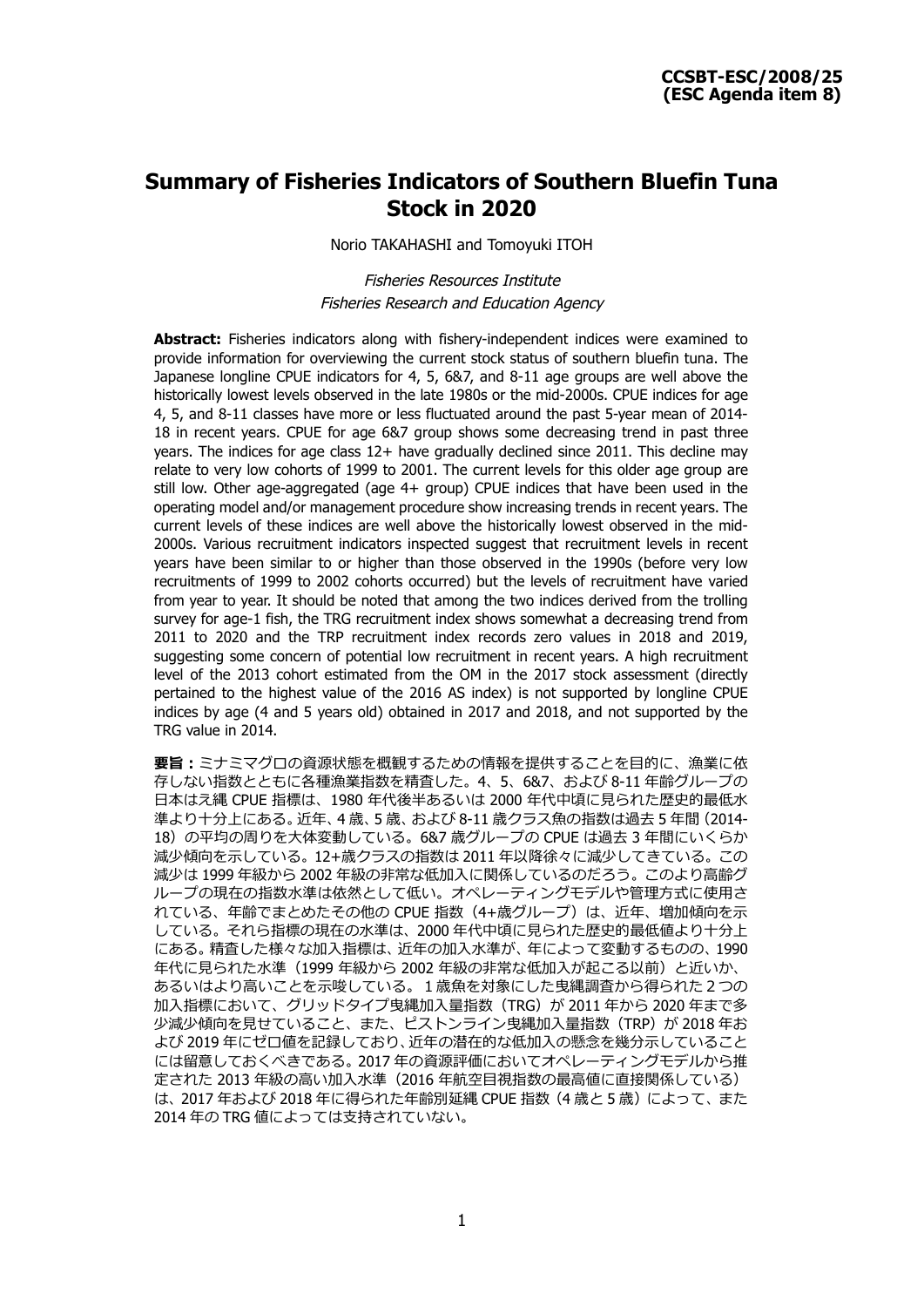Southern bluefin tuna (SBT, Thunnus maccovii) stock is one of valuable fisheries resources distributed throughout the southern hemisphere. The Commission for the Conservation of Southern Bluefin Tuna (CCSBT) is responsible for the management of the SBT stock throughout its distribution. The CCSBT's objective is to ensure, through appropriate management, the conservation and optimum utilization of the stock.

The 2001 Scientific Committee (SC) of CCSBT selected a set of fisheries indicators to overview the SBT stock status (CCSBT 2001). These indicators have been revised and used in past Stock Assessment Group (SAG), SC and Extended Scientific Committee (ESC) meetings to examine whether unexpected changes of stock status that require urgent full stock assessment occur. After adopting a management procedure (MP) in 2011 to guide the setting of the global total allowable catch (TAC) for SBT, as a part of the "metarule" process for the MP, the ESC annually reviews stock and fishery indicators to monitor whether the SBT stock stays within an expected range of uncertainty which is considered in the operating model (OM) (CCSBT 2012). This document summarizes examinations of updated fishery-dependent indicators and our overall interpretations. Fishery-independent indices based on research surveys were also reviewed along with the fisheries-dependent indicators.

It should be noted that conclusions on past catch anomalies of longline and purse seine fisheries in the reports by the Japanese Market and Australian Farming Investigation Panels were not taken into account in this summary because how to incorporate information of the catch anomalies into past CPUE data is difficult.

## **1. Japanese longline CPUE 1 :**

## Nominal CPUE

Nominal CPUE indicators by age group were plotted in Fig. 1-1. Age was estimated from fork length based on the growth curve used in CCSBT. These indicators based on Japanese longline fishery data, including those of joint-venture with Australia and New Zealand occurred in past. Data in the most recent year exclusively rely on information collected by the Real Time Monitoring Program (RTMP) which covers all SBT targeting vessels. When all data from the other non SBT-targeting vessels (based on logbooks) become available and are included in the existing dataset the following year, CPUE of the most recent year tends to decrease slightly (Takahashi et al. 2001). Therefore, CPUE in the most recent year should be looked at with caution. However, those differences have disappeared gradually and almost no difference has been found in recent years because the RTMP covers more than 95% of efforts in SBT distribution.

CPUE indicators must be further looked to carefully from year 2006 onward because Japanese longline fishery has introduced Individual Quota (IQ) system since 2006. Changes in the number of catch and the distribution pattern of effort before and after 2006 were examined and discussed in detail in Itoh (2020a). Additionally, in concurrence with the implementation of the IQ system, releases and discards of small SBT from Japanese longline fishery began to occur (Itoh et al. 2014). These releases and discards are probably due to fishermen's motives to desire to use their limited IQ because of low commercial value for small fish. Although these release and discards have been reported through the RTMP and documented in the national report of Japanese SBT fisheries every year (Itoh and Morita 2020), both nominal CPUE and standardized CPUE (below) were calculated without including the

 $1$  Catch per Unit Effort. In southern bluefin tuna case, CPUE is the number of catch per 1000 hooks.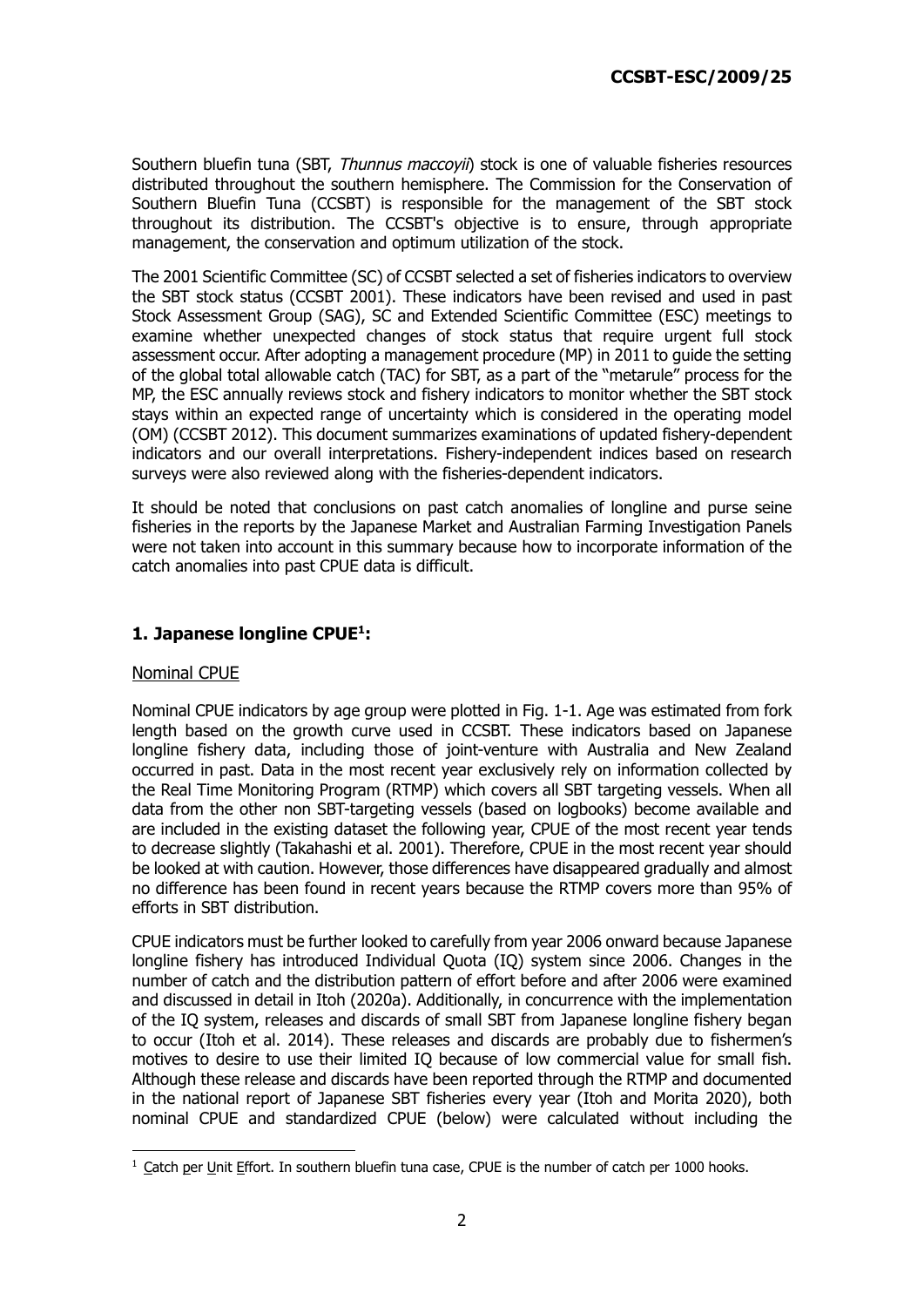#### releases/discards.

When focusing on trends for the recent past, nominal CPUE for age  $3<sup>2</sup>$  showed an increasing trend from 2015 to 2019 (Fig. 1-1). The 2019 value for this age was higher than the past 5 year mean over 2014-18. CPUE for age 4 has increased between from 2015 to 2019 except 2016. The age 4 CPUE in 2019 was higher than the past 5-year mean. The trend of CPUE for age 5 showed a decline from 2015 to 2016 and then has increased afterward. The most recent CPUE for age 5 was above the past 5-year mean. CPUE for age class 6&7 has increased since around 2010 and the value of 2019 was above the past 5-year average. Recent nominal CPUE for ages 8-11 showed an increasing trend except 2016 and 2017, and CPUE in 2019 was higher than the 5-year mean. CPUE for 12+ age group declined from 2008 to 2011 and has fluctuated around the same level as 2008 since 2011. The most recent CPUE value for 12+ was above the past 5-year average. CPUE for 4+ age group has increased since 2007 and the most recent value was above the 5-year mean.

Trends of nominal CPUE of Japanese longline by cohort were plotted in Figs. 1-2 and 1-3. Fig. 1-2 is a comparison of nominal CPUE of juveniles among different cohorts and Fig. 1-3 compares decrease rate by cohort in the logarithmic scale. CPUEs for age 3, 4 and 5 fish show consistent trends between 1980 and 2004 cohorts. However, some variations in trend and divergence from trends of CPUEs for age 4 and 5 have been observed for age 3 after 2004 cohort (Fig. 1-2) which suggest that age 3 CPUE cannot be used as an indicator of relative cohort strength for recent years. Cause(s) of this variation and divergence might be change in catchability, population fluctuation, and/or releases/discards of small fish in recent years.

Overall levels of CPUE across age 3 to 11 by cohort can be grouped as the periods of 1980- 1986, 1987-1992, 1993-1998, 1999-2003, 2004-2009, and 2010-2015 cohorts (Fig. 1-3). Within each period, variations of the CPUE levels were relatively small (except age 3 CPUEs in the 1999-2003 cohort) and deceasing rates were similar. For the 1999-2003 cohort, catch rates for age 3 varied considerably. As mentioned above, this large variation in catch rate would be due to change in catchability, population fluctuation, and/or releases/discards of small fish. The 1987-1992 cohorts showed more drastic declines than other cohorts, which was probably due to targeting towards smaller fish in the early 1990s caused by stock depletion of the cohorts recruited in pre-1987 years and less structured management schemes at that time. The cohorts recruited from 1993 to 1998 showed slower decline rates, suggesting a reduced level of exploitation rates for these cohorts. Fig. 1-3 also indicates acute decreases of overall CPUE level of 1999-2003 cohorts to about the same or lower levels comparable to those experienced by the early 1980s cohorts, while showing that 2004-2009 cohorts were higher overall CPUE levels. Cause(s) of these weak 1999-2003 cohorts has been unknown, whether it would be a reflection of change in oceanographic and/or fish availability, or it be an indication of a consequence of excessive fishing pressure. Although the CPUE levels for age 3 of 2004-2009 and 2010-2016 cohorts varied depending on cohorts, most of the CPUE levels for age 4 to 10 were similar to or higher than ones of any cohorts in past.

Age composition of nominal CPUE for 2019 (Areas 4, 7, 8, and 9) and 2020 (Areas 4, 7 and 9) obtained from the RTMP were plotted in Fig. 1-4. Data for past years are also shown for comparison. A large portion of catches occurred approximately between ages 4 and 10 while the overall age composition ranged from about age 3 to over age 15. Most of small fish (5 years old and younger) were caught in Areas 4, 7, and 9 only, whereas catches of large fish (over 10 years old) were observed in all Areas depending upon month. For Area

 $2$  Caution is necessary for interpretation of age 3 and 4 CPUE in 1995 and 1996 because fish smaller than 25 kg were released in these two years.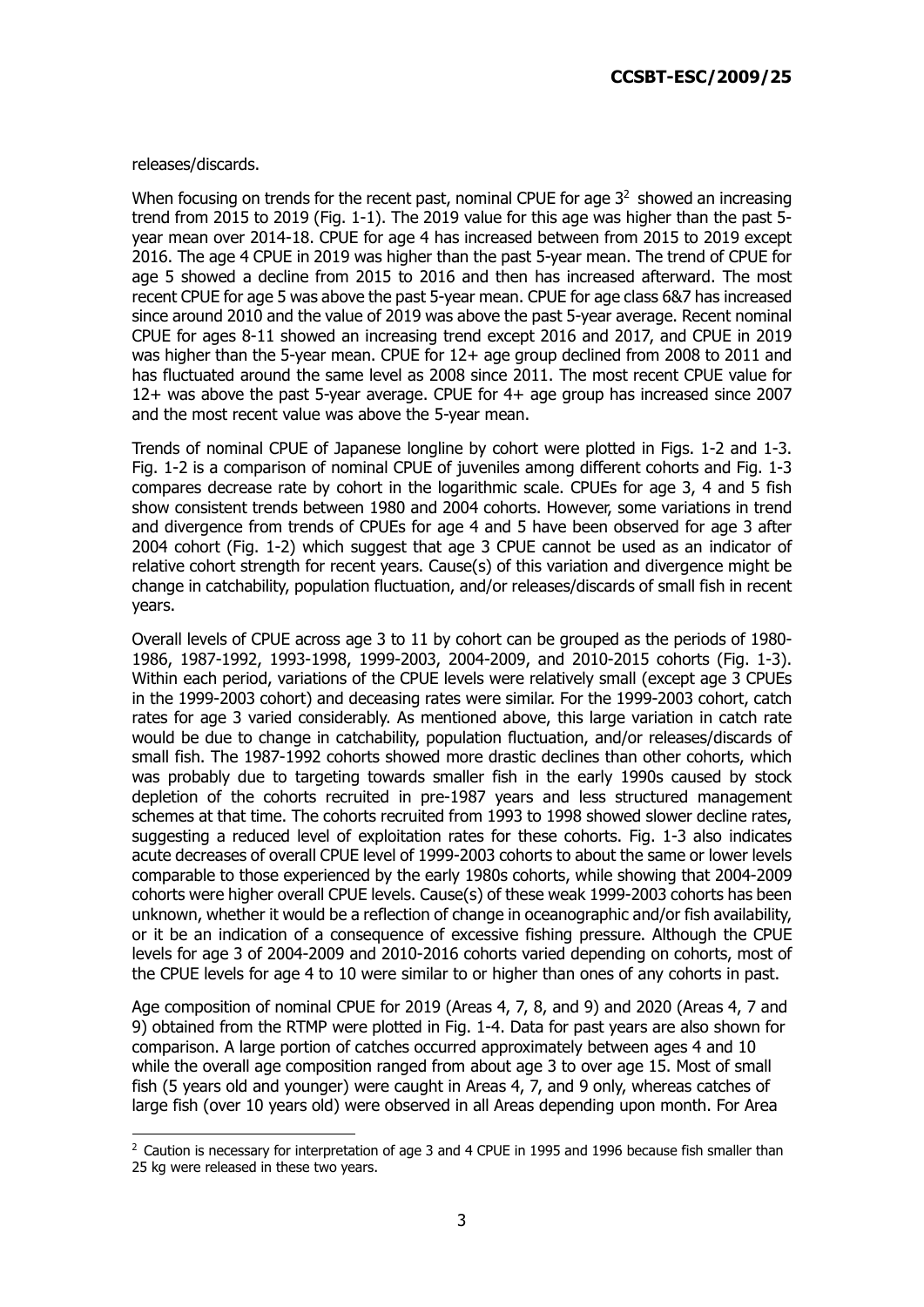9, overall CPUE for 2020 was lower than previous years throughout April to July. No increase of CPUE was observed in 2017, 2018, 2019 and 2020 as corresponding to the recent highest value in 2016 observed in the scientific aerial survey index (assuming that the aerial survey index primarily represents age 3 SBT abundance, see Fig. 2-3). For example, if the recruitment level were very high as shown by the scientific aerial survey index in 2016 for age 3 SBT, CPUE would also be very high in age 6 in 2019 and age 7 in 2020 but this has actually not occurred clearly.

## Standardized CPUE

Two GLM standardized CPUE indices of w0.5 (B-ratio proxy) and w0.8 (Geostat proxy) were updated (Fig. 1-5) using the same method as described in Takahashi et al. (2001; see also Takahashi 2008 for correction of editorial errors in the formulae for calculating the indices) except some modification described below. The standardization model used was the same as that of Nishida and Tsuji (1998).

At the ESC for the SC21 in 2016, New Zealand and Japan advised that no Japanese-flagged foreign charter vessels in the NZ SBT fishery (NZ joint-venture) operated in 2016 due to amendment of the NZ domestic law for vessels operating within the NZ exclusive economic zone, and therefore there would be no observations from the charter vessels for Areas 5 and 6 in the CPUE dataset from 2016 onward (CCSBT 2016). To minimize the impact of the loss of these data on the CPUE series, an approach that the statistical areas in which the charter fishery operated historically with those immediately adjacent were combined (Area 5 into 4 and Area 6 into 7) was proposed (Takahashi 2017) and agreed to be used for future analysis (CCSBT 2017). This approach retained the historical data in the standardization and did not have an appreciable impact on the indices, although there were some divergence/differences in trends between CPUE indices by this and previous approaches, especially for age groups 5, 8-11, and age 12+ (see Appendix Fig. A-1 in Takahashi and Itoh 2017).

Estimates of the CPUE indices for 2019 (the most recent year when catch and effort data are available) were based not on logbooks but RTMP data only, and thus should be looked at with caution as described in the Nominal CPUE section above. These estimates may be changed when logbook data become available the subsequent year (Takahashi et al. 2001). Further, as also mentioned above, CPUE in recent years must be examined carefully because Japanese longline fishery has introduced the IQ system since 2006 (Itoh 2020a).

Looking to trends in about past 5 years, the w0.5 and w0.8 indices for age 3 have increased consistently (Fig.1-5a). The 2019 indices for this age were above the past 5-year averages over 2014-18. The CPUE index for age 3 has varied from year to year (see Fig. 1-2), and thus its trend is not necessarily consistent with ones for age 4 and 5 by various reasons (e.g., incomplete recruitment of age 3 fish into Japanese longline fishery, small fish releases/discards in recent years). Therefore, as a signal of recruitment fluctuation, the age 3 indices should be looked at and interpreted with caution.

The indices for age 4 show increase trends in recent years (Fig. 1-5b). This age 4 indices may also be influenced by small fish releases/discards in recent years. The 2019 indices for age 4 were higher than the past 5-year averages.

The CPUE indices for age 5 dropped in 2017 and increased back to the 2016 level in 2019 (Figs. 1-5c). The indices for age 5 in 2019 were higher than the past 5-year means.

The CPUE indices for age group 6&7 decreased from 2017 to 2019 (Figs. 1-5d). The indices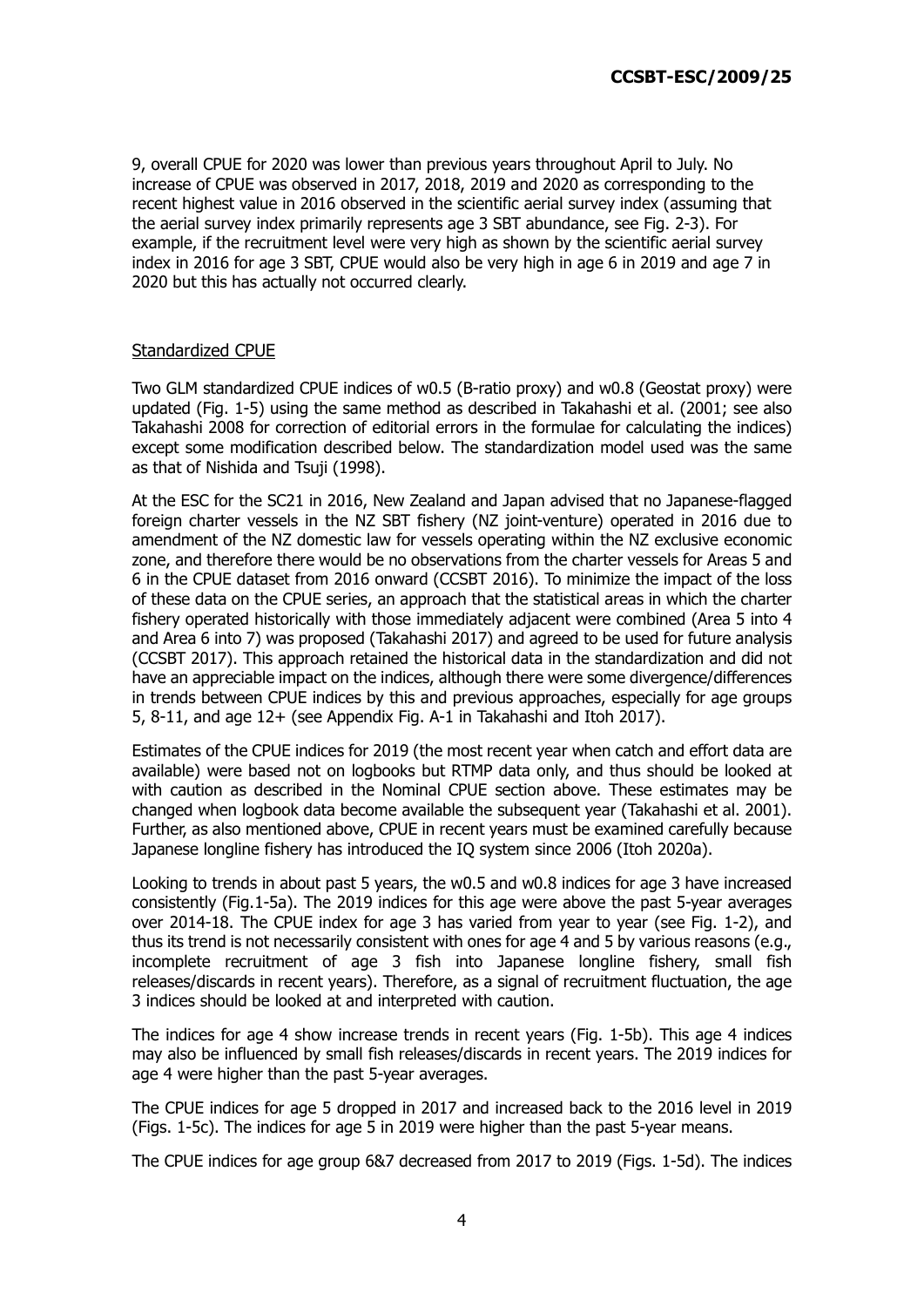for this age class in 2019 were lower than the past 5-year averages.

The CPUE index values for age group 8-11 decreased from 2015 to 2016 and then upturned in 2018 (Fig. 1-5e). The 2019 indices for this age class were at the similar level to the past 5-year average.

The CPUE indices for age 12+ have shown gradual declining trends in recent years (Fig. 1-5f). This decline and staying at the low level of the indices may partly relate to very low cohorts of 1999 to 2001 observed in the 2000-2002 TRG (Fig. 3-1). The indices in 2019 for this age group were lower than the past 5-year means.

Fig. 1-6 compares trends of various CPUE indices for age 4+. These indices are: "Base" series which used 5x5-degree aggregated core vessels data and the standardization model agreed in the CPUE modeling Group (CCSBT 2010b, Itoh and Takahashi 2020); "Base with SxS" series which used the same data and model as the Base except that data resolution was by shot-by-shot basis; "Reduce Base" series which used the same data and model as the Base except for excluding by-catch and year interaction terms from the standardization model (Itoh and Takahashi 2020); "GAM" series which was based on standardization by a general additive model (GAM) using 5x5-degree aggregated all vessel data (Helidoniotis 2016); "N&T model" series which used Nishida and Tsuji (1998) model and 5x5-degree aggregated all vessel data; "Base GAM" series which is newly agreed CPUE index used for the 2020 stock assessment (CCSBT 2020, Hoyle 2020); "Base glmm\_YearArea" which used the same data and model as the Base except using a generalized linear mixed model (GLMM) and treating Year\*Area term as a random effect (Itoh 2020b).

The Base series is the one used for the operating model (OM) conditioning and management procedure (MP) inputs in the ESC. The Base GAM is to be used as the main CPUE series for the reference set OM in the 2020 stock assessment. Other series are used for monitoring to check if there is any unexpected event happened to both SBT and the fishery along with the Base series. The N&T model series had been used in stock assessments by the OM until the Base series was developed. The N&T model series (from 1969 to 2008 only) was also applied to calibrate the Base series (only available between 1986 and the most recent year) to obtain one historical series from 1969 to the most recent year for stock assessment by the OM (Attachment 5 of CCSBT 2010a, Attachment 10 of CCSBT 2013).

All trends of these indices for age 4+ showed similar patterns up to about 2009, but divergences have occurred since then (Fig. 1-6). The Base GAM shows the most divergent trend among the series. Itoh (2020b) investigated cause(s) of a drastic upturn of 2018 in the Base series and found that this was caused by an abnormal estimate of the Year\*Area effect due to unbalanced data in Areas 8 and 9 regarding latitude. Overall, the indices for age 4+ have showed increasing trends since 2009.

#### Spatial-Temporal (ST) windows CPUE for age 4+

"Spatial-temporal (ST) windows" CPUE index for age 4+ (Takahashi et al. 2002) was also updated using the new method as described in Takahashi (2006). "ST windows" represent Area 9/May and June, and Area 8/September and October. By inspecting historical Japanese longline catch/effort data, these spatiotemporal strata were so defined as to persistently observe substantial effort of the longline fishery. However, it was noted that the assumption on such persistency in the ST windows concept was no longer valid due to changes in operation pattern of Japanese longliners (Takahashi and Itoh 2012). Given this, the ESC agreed that while the ST windows series had been a useful "extreme" series for contrast with the Base series, there was a need to replace the ST Windows series (CCSBT 2012) and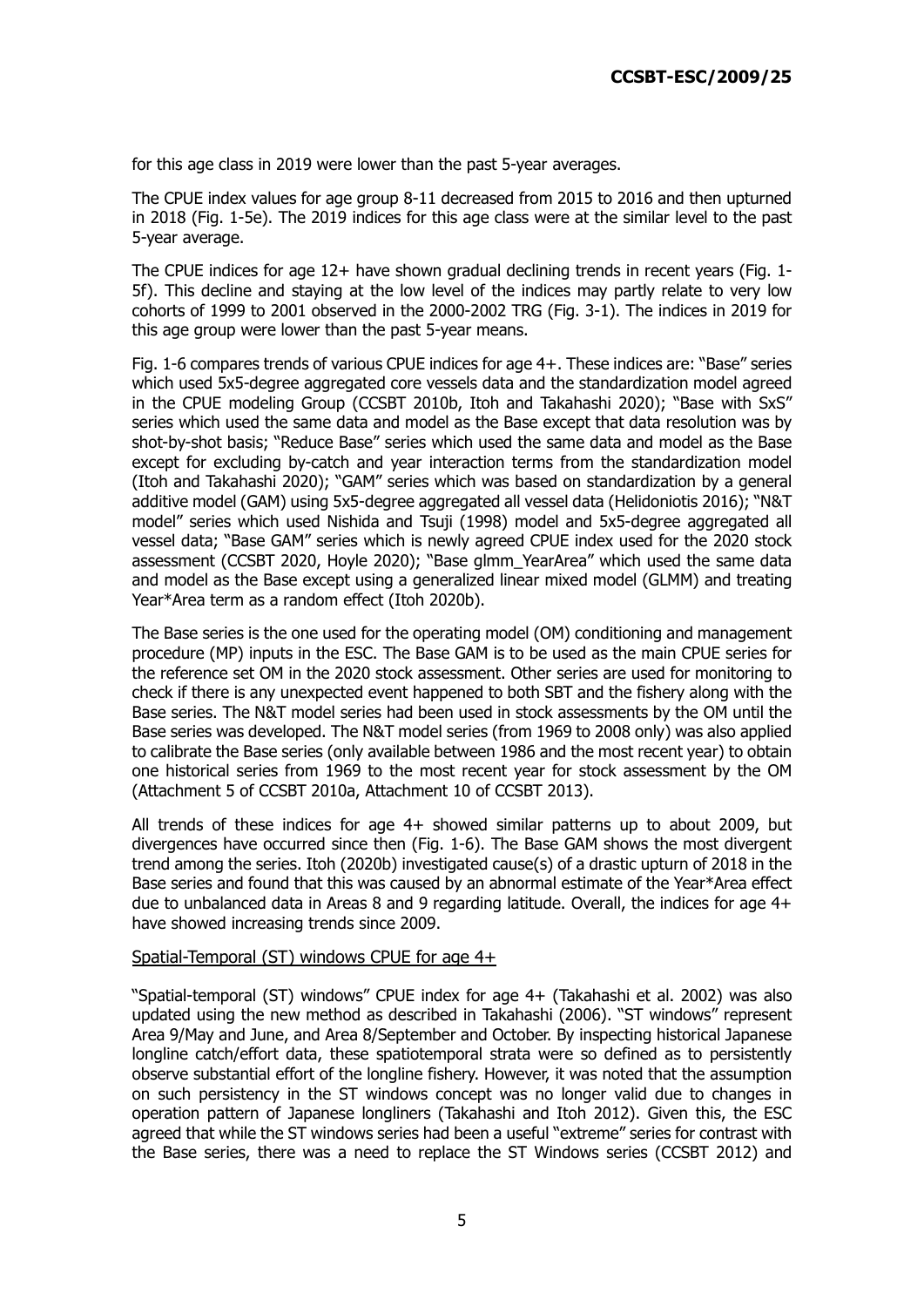therefore the series is no longer submitted to the CCSBT Secretariat as a data exchange requirement. Yet we consider that it may be useful to continue monitoring the ST windows series because the series would still be able to capture some aspect of stock trend, and thus we include this series in this document.

The trend of the ST windows is shown in Fig. 1-7. Overall, the index has increased gradually since 2007, when the historically lowest level was observed, to 2019. The 2019 point was above the past 5-year average. It would be worthwhile to mention here that the trend of the ST windows looks similar to those of CPUE indices for 8-11 age group (Fig. 1-1 and Fig. 1- 5e), suggesting that the series could partly capture some signal of stock dynamics for this age group.

## Comparison of standardized CPUEs between Korean and Japanese longline fisheries

Comparisons of standardized CPUE trends between Korean and Japanese longline fisheries by CCSBT statistical area (Areas 8 and 9) are shown in Fig. 1-8. Korean CPUE was based on age-aggregated (all ages), operational (set-by-set) catch and effort data (Hoyle et al. 2020) while Japanese core vessels CPUE was based on data aggregated by 5x5 degree square and age (age 4+) (Itoh and Takahashi 2020). Japanese core vessels CPUE was separately calculated for Area 8 and for Area 9 considering spatiotemporal overlaps of operations of Japanese fishery with Korean fishery for comparison (Lee et al. 2014). Note the core vessels CPUE was computed by using the equation  $exp(intexcept + year + year^*)$  $+$  lat40\*year)/2 )<sup>3</sup> with GLM standardization estimates (cf. Informal Record of the June 2017 CPUE Web Meeting). "glmm" and "GAM" are based on the core vessels data and the Base model except analyses were based on GLMM and GAM, respectively (Tomoyuki Itoh, pers. comm.)

For both areas 8 and 9, overall trends of the Korean CPUE series appeared similar to those of the Japanese core vessels CPUE series and the consistency between the trends seemed reasonable up to about 2014, although there were some divergence/differences in trend between Korean and Japanese CPUE. However, after 2014, these divergence/differences are getting larger, especially in 2018 and 2019.

## **2. Recruitment indices:**

#### Australia purse seine fishery

Changes of catch (in weight, t) per effort and age composition of Australia purse seine fishery catches were plotted in Figs. 2-1 and 2-2, respectively. Although interpretation of the CPUE of this fishery is contentious, monitoring changes of the CPUE merits having some insight into status of juvenile fish along with other recruitment indices.

Both catch per shot and catch per searching hour appeared to decline gradually from 1999/00 to 2008/09 seasons (Fig. 2-1). This decline of juvenile fish probably corresponded to very low recruitments that were observed in the grid-type trolling index (TRG) and Japanese longline CPUE (Figs. 1-1, 1-4, and 1-5 for the longline, and Fig. 3-1 for the TRG). There were large upturns of both CPUEs observed in 2009/10 season, then the CPUEs decreased toward

<sup>&</sup>lt;sup>3</sup> Here, in principle, CPUE should be calculated as *exp(intercept + year + year\*area + (lat35\*year +*  $lat40*year)/2$ ) - 0.2. Subtraction of 0.2 causes CPUE values to become negative in this case of using a simple equation and GLM estimates for a more complex model. However, the equation without the subtraction will do as long as we need know relative trend of CPUE.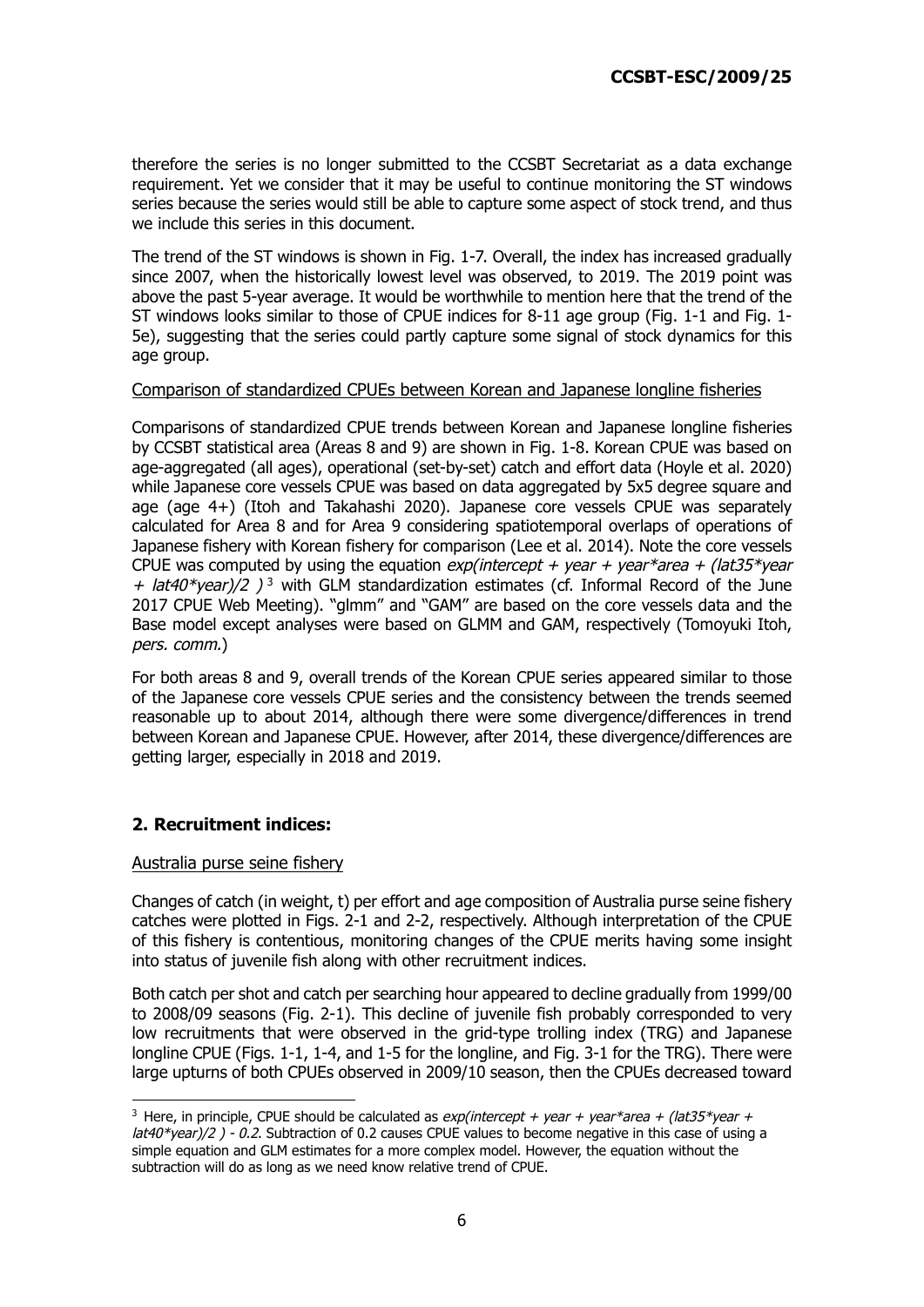2011/12. The CPUEs increased again toward 2013/14 season and have fluctuated more or less around the same levels afterward except that catch/shot dropped 2017/18. Both catch/shot and catch/search hour in 2018/19 season were below the past 5-year mean over 2014-18.

Generally, the proportions for age 2 fish in purse seine catch between 2004 (03/04 season) and 2019 (18/19 season) were greater than any of other years except for 2010, 2014, and 2017 (Fig. 2-2). Contrary, proportions for age 3 and 4 decreased for the same years except for age 4 in 2010, 2011, 2014, and 2017. In 2007, 2012, and 2016, the age compositions for age 2 largely increased, and those for age 3 and 4 decreased.

It should be noted that applying cut points of the new growth curve (as from the 2010 SC) made almost all age 1 fish proportions disappear from the age composition chart. This is because fish being classified as age 1 by the previous growth curve are now categorized as age 2 by the new growth curve.

## Scientific aerial survey (AS) index

Trend of aerial survey (AS) index (Eveson and Farley 2017) in the Great Australian Bight (GAB) are shown in Fig. 2-3. This index is considered to monitor surface abundance of ages 2-4 fish combined distributed in the GAB region. The AS has been conducted by Australia since 1993. Full scale line transect AS was suspended between 2001 and 2004. The AS has been financially assisted by other CCSBT members through the Secretariat since 2013. The AS was not conducted in 2015 for budgetary reasons and resumed in 2016. The AS was not conducted in 2018 for both budgetary and logistic reasons and probably would not be conducted from 2018 onward. The AS index is now replaced with an index for age 2 fish abundance obtained from the gene-tagging (GT) project (CCSBT 2015, Preece et al. 2015).

Although the AS index is not available after 2017, the figure for the AS index is presented to compare with other indicators.

Overall the AS index showed a moderate decline from 1993 to the early 2000s. The AS index values were more or less at a similar level in the rest of the 2000s. The AS index increased in 2010 and 2011, largely dropped in 2012, and then drastically upturned in 2014 and 2016. The 2017 value of the AS index decreased to the similar level of the 2014 AS index and was near the past 5-year average over 2011-16. However, the 2017 estimate was significantly above the long-term average (Eveson and Farley 2017).

## Age 2 SBT abundance from the gene-tagging (GT) project

The pilot study of gene-tagging project for SBT (Preece et al. 2015) commenced in 2016. The aims of the pilot study are to test the logistics and feasibility of gene-tagging and to obtain an estimate of absolute abundance of age 2 SBT as a fisheries-independent recruitment indicator in place of the AS index.

For estimation of age 2 abundance in 2018, in total, 6,295 fish were tagged in 2018, 11,980 fish were included in the harvest sample set of 2019, and 66 matches were detected (Preece et al. 2020, Table 1). The abundance estimate is 1,142,638 with CV of the estimate of 0.123. The age 2 abundance estimate for 2017 decreased to about half of 2016 and the estimate for 2018 was similar to 2017.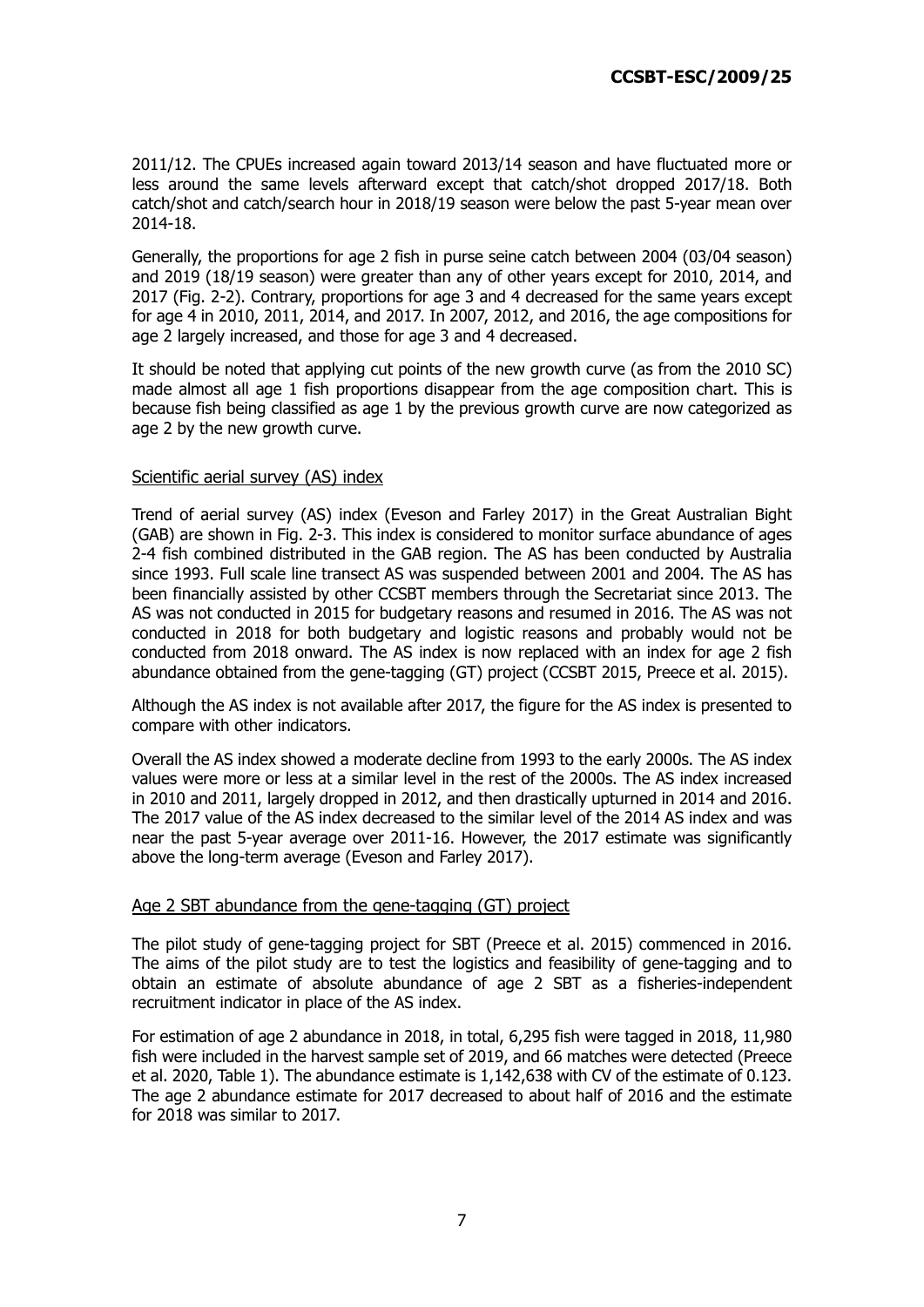| Year | N releases | N harvests | N matches | Abundance estimate<br>(millions) | <b>CV</b> |
|------|------------|------------|-----------|----------------------------------|-----------|
| 2016 | 2952       | 15389      | 20        | 2.27                             | 0.224     |
| 2017 | 6480       | 11932      | 67        | 1.15                             | 0.122     |
| 2018 | 6295       | 11980      | 66        | 1.14                             | 0.123     |

Table 1. The results of the gene-tagging programs 2016-2018.

## Trolling survey index

Because a vast amount of costs was necessary for conducting the Recruitment Monitoring acoustic surveys using a sonar unit in the past, a recruitment index of age 1 fish estimated from results of much lower-cost trolling surveys was developed. Details of the trolling survey design, estimation method, results and its interpretation were documented in Itoh (2007), and Itoh and Tsuda (2019a). In addition, standardization of the trolling survey index (called "grid-type trolling index (TRG)") was described in Itoh and Tsuda (2020b). The TRG was standardized by using all data which included those of trolling catch collected in past acoustic sonar surveys and those of trolling catch in past and current trolling surveys over the whole survey area containing survey-piston lines. Therefore, the TRG provides a single consistent indicator for age 1 SBT from 1996 to 2020. The trolling survey was not conducted in 2015 to use time for doing in-depth analyses of other data.

Fig. 3-1 compares trends between of previously reported trolling indices and of the TRG. For the previous trolling indices, only the bootstrap estimates of median were plotted. The median relative trends of both previous index and TRG appeared similar although there were some differences in trend due to standardization for the TRG. Both TRG and TRP indices increased from 2005 to 2008 and have fluctuated afterward showing somewhat decreasing trends. It should be noted that levels of TRG in recent years are near 2003 and 2005 levels, and TRP values in 2018 and 2019 are zero, suggesting potential lower recruitments in recent years.

Cohorts of 1999, 2000, and 2001 (corresponding to the 2000, 2001, and 2002 trolling surveys) showed considerably low levels of recruitment. These cohorts have already entered to age class 12+ and appeared in CPUE series in 2011 onward, showing somewhat slight and gradual declining trends (Fig. 1-5f).

Trends of trolling indices seem compatible with those of other indicators (e.g., Japanese longline CPUE), though there are some exceptions. Therefore, usefulness of the trolling indices to monitor age 1 SBT is apparent. Reliability of the trolling indices is still being verified and it is necessary to compare these indices with CPUE indicators for corresponded cohorts recruited into longline fishery for further verification (some comparisons are done in Itoh and Tsuda (2020b)). The trolling indices, especially for the TRG, could be used as quantitative indicators for recruitment.

## **3. Indonesian Catch (Spawning ground fishery):**

Indonesian SBT catch both in number and weight as well as catches by two age groups, 8-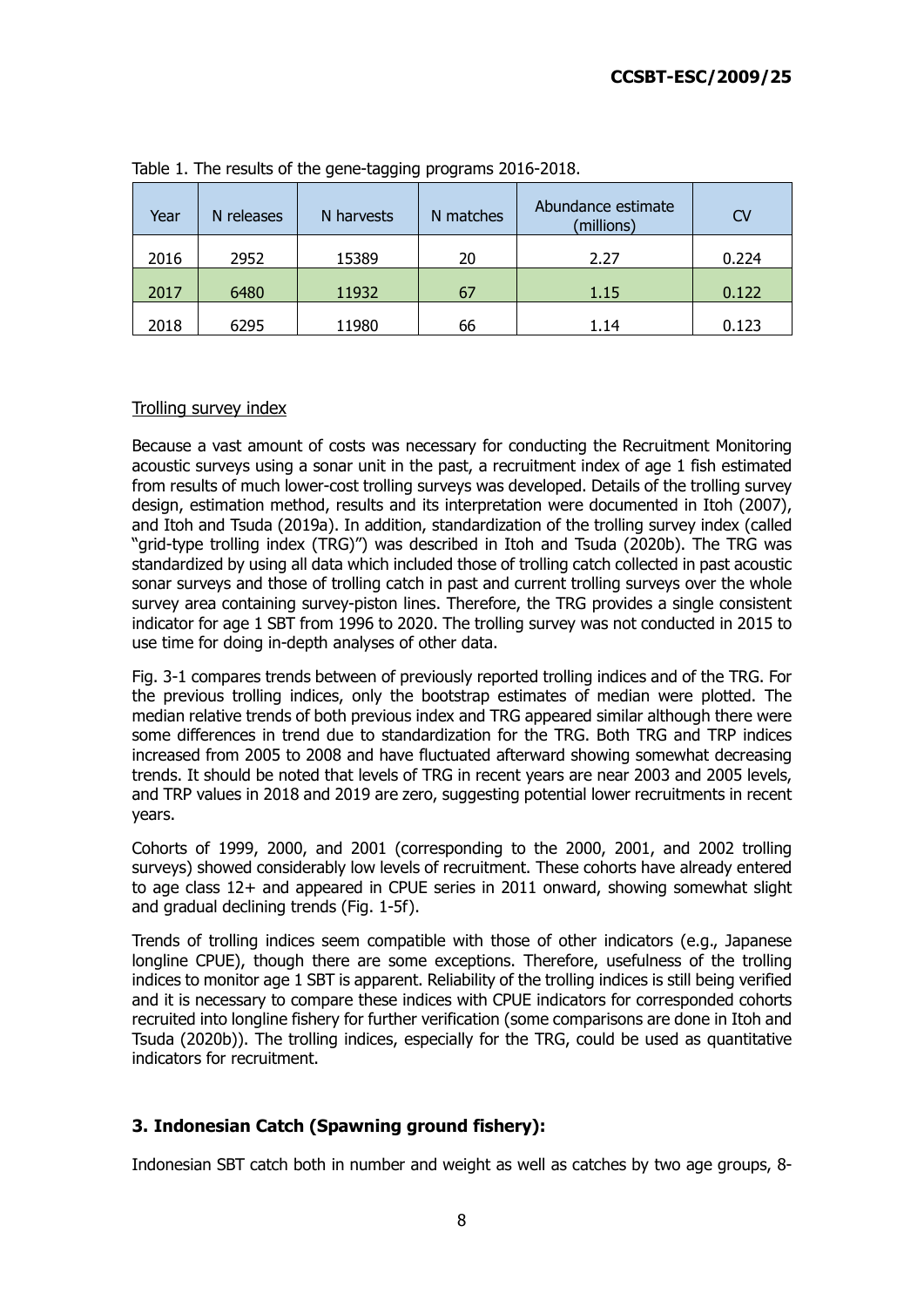16 and 17 and older, have varied from year to year (Fig. 4-1).

Catches for age class 17+ were higher than those for 8-16 ages throughout the 1990s. In contrast, many of yearly catches for the 17+ group have been similar to or lower than those for 8-16 ages since 2000/01 season. Spiky increases of catch in 2001/02, 2004/05, 2006/07, 2012/13, 2013/14, 2014/15, 2015/16, 2016/17, and 2017/18 seasons may be mainly due to large increase of younger age classes under 17 (also see Sulistyaningsih et al. 2020). Some earlier investigations suggested that the catch of small/young SBT was likely to have come from catches made in the south of the spawning ground (Farley et al. 2017). However, based on revised length data analyzed for most recent spawning seasons (up to 2018/19) which only included SBT catches by vessels predominantly operating in Area 1 (spawning ground), Sulistyaningsih et al. (2020) advise that catches of small/young SBT appear to be from the spawning ground. Further examination to resolve identified uncertainties of the catch location of these small/young fish and refinement/improvement of the quality control of the monitoring program need to continue to be pursued.

Catch trends of both in number and in weight for age 8-16 and 17+ combined appear to gradually decline with fluctuations from 2001/02 season to 2009/10 season. The trends increased from 2009/10 to 2012/13, and then continued to decrease afterward. Catches for both age groups increased in 2017/18.

Smaller proportions of the older ages of Indonesian catch since 2001/02 season raise some concern of potentially low reproduction in spawning ground.

## **4. Overall Conclusion:**

Fisheries indicators examined generally support a view that the current SBT stock levels for 4, 5, 6&7, and 8-11 age groups are well above the historically lowest levels observed in the late 1980s or the mid-2000s. CPUE indices for age 4, 5, and 8-11 classes have more or less fluctuated around the past 5-year mean of 2014-18 in recent years. CPUE for age 6&7 group shows some decreasing trend in past three years. The indices for age class 12+ have gradually declined since 2011. This decline may relate to very low cohorts of 1999 to 2001. The current levels for this older age group are still low. Other age-aggregated (age 4+ group) CPUE indices that have been used in the operating model and/or management procedure show increasing trends in recent years. The current levels of these indices are well above the historically lowest observed in the mid-2000s.

Various recruitment indicators inspected suggest that recruitment levels in recent years have been similar to or higher than those observed in the 1990s (before very low recruitments of 1999 to 2002 cohorts occurred) but the levels of recruitment have varied from year to year. It should be noted that the TRG recruitment index shows somewhat a decreasing trend from 2011 to 2020 and the TRP recruitment index records zero values in 2018 and 2019, suggesting some concern of potential low recruitment in recent years. A high recruitment level of the 2013 cohort estimated from the OM in the 2017 stock assessment (directly pertained to the highest value of the 2016 AS index) is not supported by longline CPUE indices by age (4 and 5 years old) obtained in 2017 and 2018, and not supported by the TRG value in 2014.

Fishery indicators for spawning stock based on Indonesian catch were difficult to interpret and thus no specific conclusion was drawn.

The trends of the recruitment indices and the CPUE-based indicators in recent years were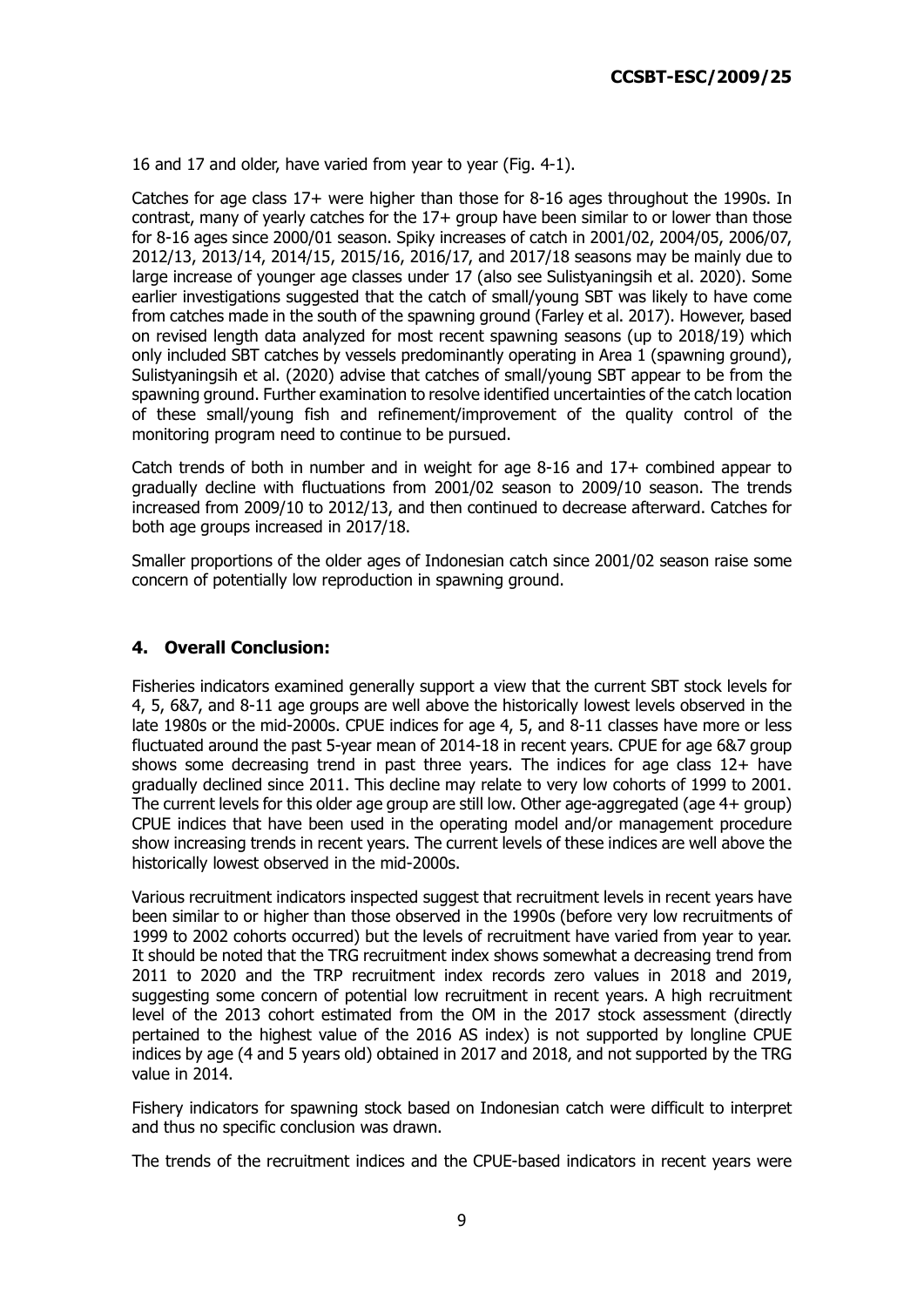summarized in Fig. 5-1.

Considering uncertainty inherent in all the indicators examined, both fishery-dependent and fishery-independent indicators should continue to be further monitored and carefully examined in a synthetic way.

## **References**

- Anon. (CCSBT). 2001. Report of the sixth meeting of the Scientific Committee, 28-31 August 2001 Tokyo, Japan. The Commission for the Conservation of Southern Bluefin Tuna, Canberra, Australia. 51 pp.
- Anon. (CCSBT). 2010a. Report of the third Operating Model and Management Procedure Technical Meeting, 21-25 June 2010 Seattle, Washington, USA. The Commission for the Conservation of Southern Bluefin Tuna, Canberra, Australia. 46 pp.
- Anon. (CCSBT). 2010b. Report of the fifteenth meeting of the Scientific Committee, 11 September 2010 Narita, Japan. The Commission for the Conservation of Southern Bluefin Tuna, Canberra, Australia. 119 pp.
- Anon. (CCSBT). 2012. Report of the seventeenth meeting of the Scientific Committee, 27-31 August 2012 Tokyo, Japan. The Commission for the Conservation of Southern Bluefin Tuna, Canberra, Australia. 87 pp.
- Anon. (CCSBT). 2013. Report of the eighteenth meeting of the Scientific Committee, 7 September 2013 Canberra, Australia. The Commission for the Conservation of Southern Bluefin Tuna, Canberra, Australia. 104 pp.
- Anon. (CCSBT). 2015. Report of the twentieth meeting of the Scientific Committee, 5 September 2015 Incheon, South Korea. The Commission for the Conservation of Southern Bluefin Tuna, Canberra, Australia. 97 pp.
- Anon. (CCSBT). 2016. Report of the twenty first meeting of the Scientific Committee, 10 September 2016 Kaohsiung, Taiwan. The Commission for the Conservation of Southern Bluefin Tuna, Canberra, Australia. 100 pp.
- Anon. (CCSBT). 2017. Report of the eighth Operating Model and Management Procedure Technical Meeting, 19-23 June 2017 Seattle, Washington, USA. The Commission for the Conservation of Southern Bluefin Tuna, Canberra, Australia. 32 pp.
- Anon. (CCSBT). 2020. Report of the Eleventh Operating Model and Management Procedure Technical Meeting, 15-19, 22 and 24 June 2020. The Commission for the Conservation of Southern Bluefin Tuna, Canberra, Australia. 39 pp.
- Eveson, P., and J. Farley. 2017. The aerial survey index of abundance: 2017 updated results. CCSBT-ESC/1708/06.
- Farley, J., R. Sulistyaningsih, C. Proctor, P. Grewe, and C. Davies. 2017. Update on the length and age distribution of SBT in the Indonesian longline catch and close-kin tissue sampling and processing. CCSBT-ESC/1708/09.
- Helidoniotis, F. 2016. An updated CPUE Index based on a GAMM. CCSBT-ESC/1609/12 (Previously CCSBT-CPUE/1606/08).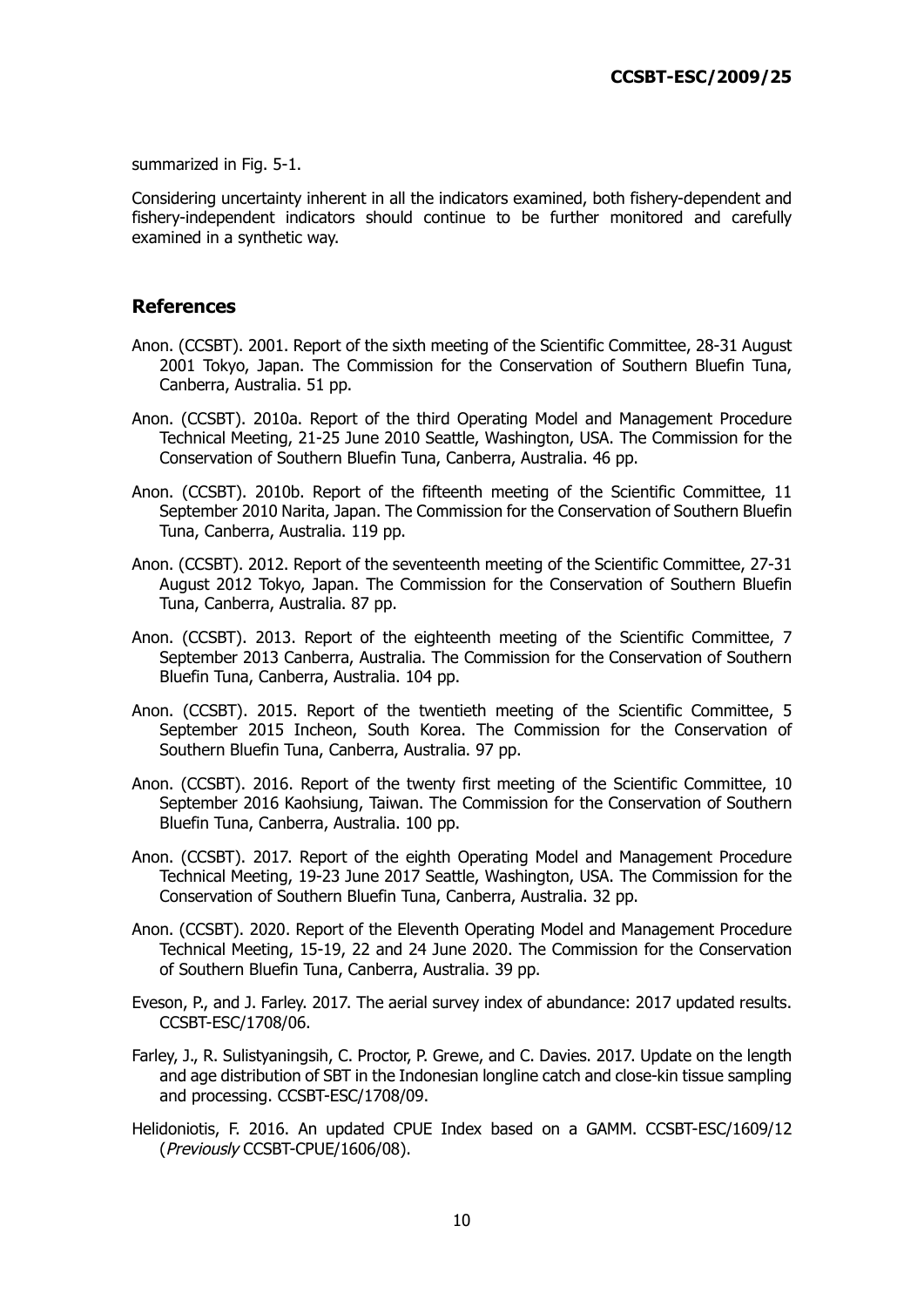Hoyle, S. 2020. Exploratory analyses for primary CCSBT CPUE index. CCSBT- OMMP/2006/15.

- Hoyle, S., S. I. Lee, and D. N. Kim. 2020. Data exploration and CPUE standardization for the Korean southern bluefin tuna longline fishery (1996-2019). CCSBT- ESC/2008/BGD05 (Previously CCSBT-OMMP/2006/13).
- Itoh, T. 2007. Some examination on the recruitment index of age 1 southern bluefin tuna derived from the trolling survey. CCSBT-ESC/0709/39.
- Itoh, T. 2020a. Change in operation pattern of Japanese southern bluefin tuna longliners in the 2019 fishing season. CCSBT- ESC/2008/BGD01 (Previously CCSBT-OMMP/2006/10).
- Itoh, T. 2020b. Examination of an anomalously high value of the core vessel CPUE in 2018 for southern bluefin tuna. CCSBT- ESC/2008/BGD03 (Previously CCSBT-OMMP/2006/12).
- Itoh, T. and Y. Morita. 2020. Review of Japanese Southern Bluefin Tuna Fisheries in 2019. CCSBT-ESC/2008/SBT Fisheries-Japan.
- Itoh, T., K. Suzuki, and O. Sakai. 2014. Mortality estimation for southern bluefin tuna released and discarded from Japanese longline fishery. CCSBT-OMMP/1406/11.
- Itoh, T. and N. Takahashi. 2020. Update of the core vessel data and CPUE for southern bluefin tuna in 2020. CCSBT- ESC/2008/BGD02 (Previously CCSBT-OMMP/2006/09).
- Itoh T., and Y. Tsuda. 2020a. Report of the piston-line trolling monitoring survey for the age-1 southern bluefin tuna recruitment index in 2019/2020. CCSBT-ESC/2008/19.
- Itoh T., and Y. Tsuda. 2020b. Trolling indices for age-1 southern bluefin tuna: update of the piston line index and the grid type trolling index in 2020. CCSBT-ESC/2008/20.
- Lee, S. I., T. Itoh, N. Takahashi, and Z. G. Kim. 2014. Comparison of CPUE in time and area of Korean and Japanese longliners for southern bluefin tuna. CCSBT-ESC/1409/36.
- Nishida, T., and S. Tsuji. 1998. Estimation of abundance indices of southern bluefin tuna (Thunnus maccoyii) based on the coarse scale Japanese longline fisheries data (1969- 97). CCSBT/SC/9807/13.
- Preece, A., P. Eveson, C. Davis, P. Grewe, R. Hillary, and M. Bravington. 2015. Report on gene-tagging design study. CCSBT-ESC/1509/18.
- Preece, A. L., J. P. Eveson, P. M. Grewe, R. Bradford, N. Clear, J. Aulich, M. Lansdell, S. Cooper, and J. Hartog. 2020. The 2018 SBT gene-tagging program. CCSBT-OMMP/2006/05.
- Sulistyaningsih, R., C. Proctor, and J. Farley. 2020. Update on the length and age distribution of southern bluefin tuna (SBT) in the Indonesian longline catch. CCSBT-ESC/2008/08.
- Takahashi, N. 2006. Future use of "ST windows" index calculated by a new method: A proposal. CCSBT-ESC/0609/47.
- Takahashi, N. 2008. Data and method used to calculate B-ratio Proxy (w0.5) and Geostat Proxy (w0.8) CPUE Series. A methodology document submitted to the CCSBT Secretariat on 27 June, 2008.
- Takahashi, N. 2017. A recommendation on the all vessels CPUE series considering loss of data from Japanese-flagged charter vessels in the New Zealand fishery. CCSBT-ESC/1708/BGD05 (Previously CCSBT-OMMP/1706/07, CCSBT-CPUE/1706/05(Rev1)).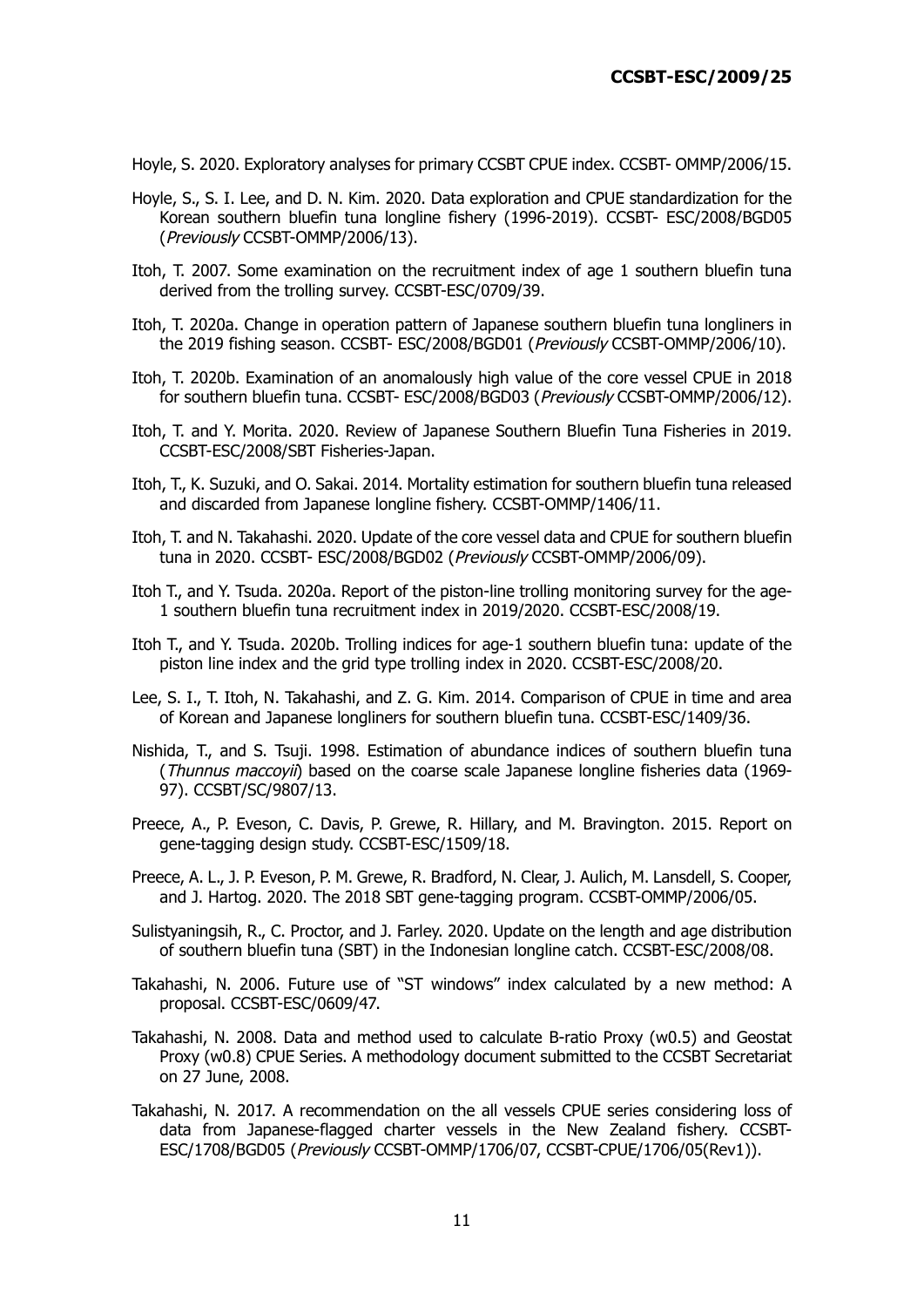- Takahashi, N., and T. Itoh. 2012. Comparison between "ST windows" index and Core vessels CPUE indices by different Area/month combinations. CCSBT-ESC/1208/42.
- Takahashi, N., and T. Itoh. 2017. Summary of fisheries indicators of southern bluefin tuna stock in 2017. CCSBT-ESC/1708/26.
- Takahashi, N., H. Shono, and S. Tsuji. 2002. Some consideration on Japanese longline CPUE as a potential input to management procedures. CCSBT-CPUE/0203/09.
- Takahashi, N., S. Tsuji, T. Itoh, and H. Shono. 2001. Abundance indices of southern bluefin tuna based on the Japanese longline fisheries data, 1969-2000, along the interim approach agreed for the 2001 assessment. CCSBT-SC/0108/28.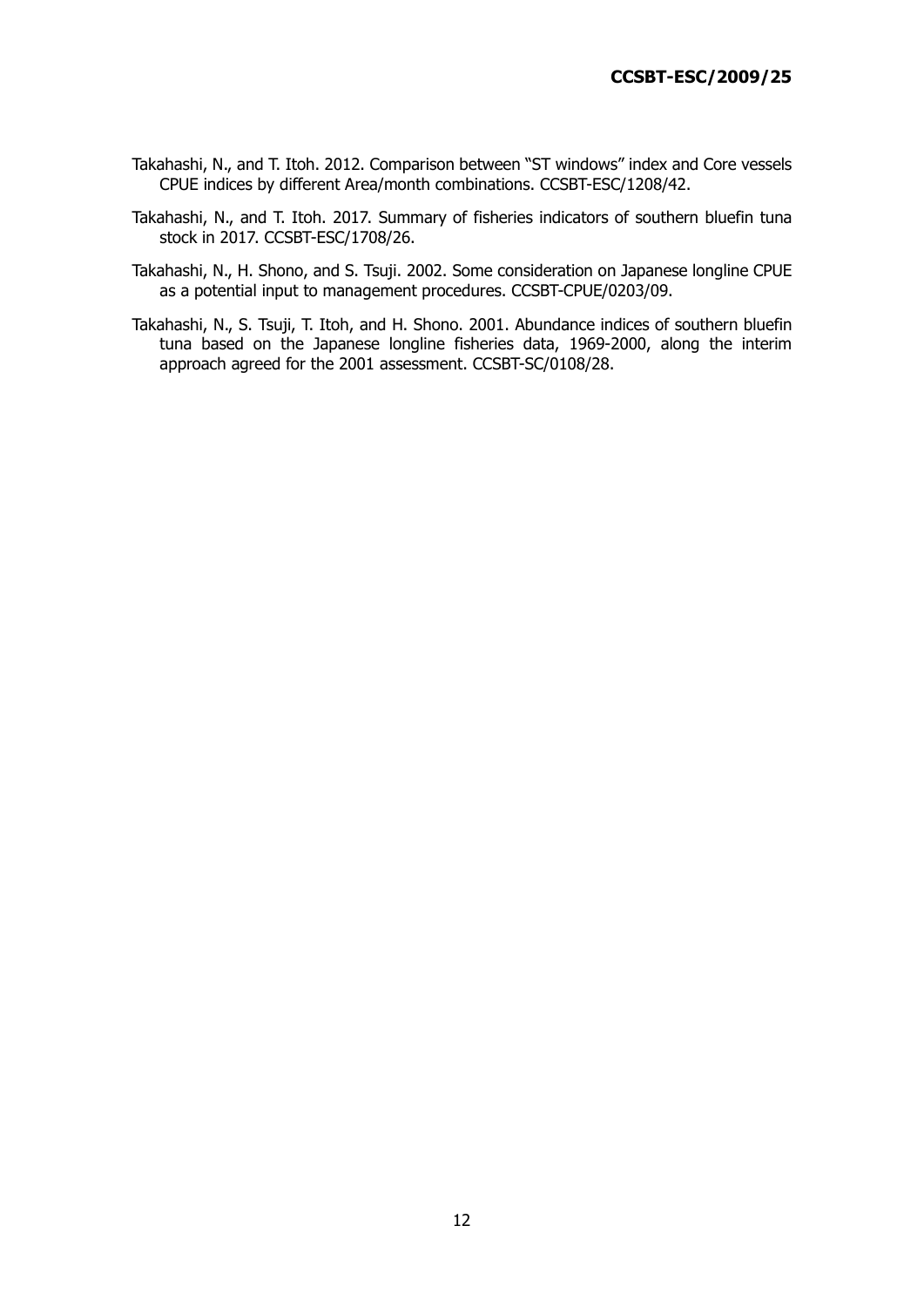

Fig. 1-1. Nominal CPUE of Japanese longline fishery by age groups. The horizontal lines indicate the past 5-year averages over 2014-18.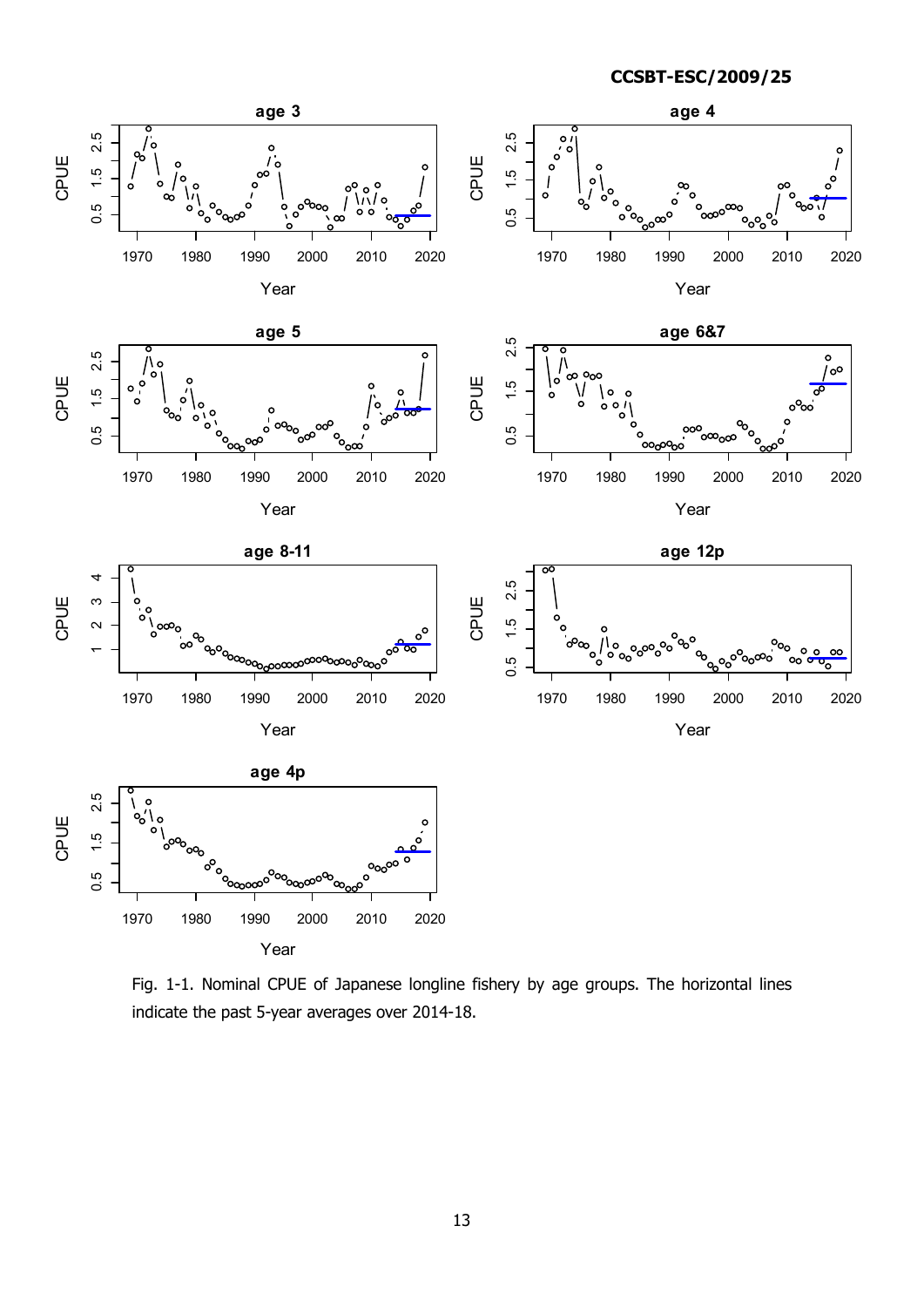

Fig. 1-2. Nominal CPUE of Japanese longline fishery by cohorts for age 3, 4, and 5.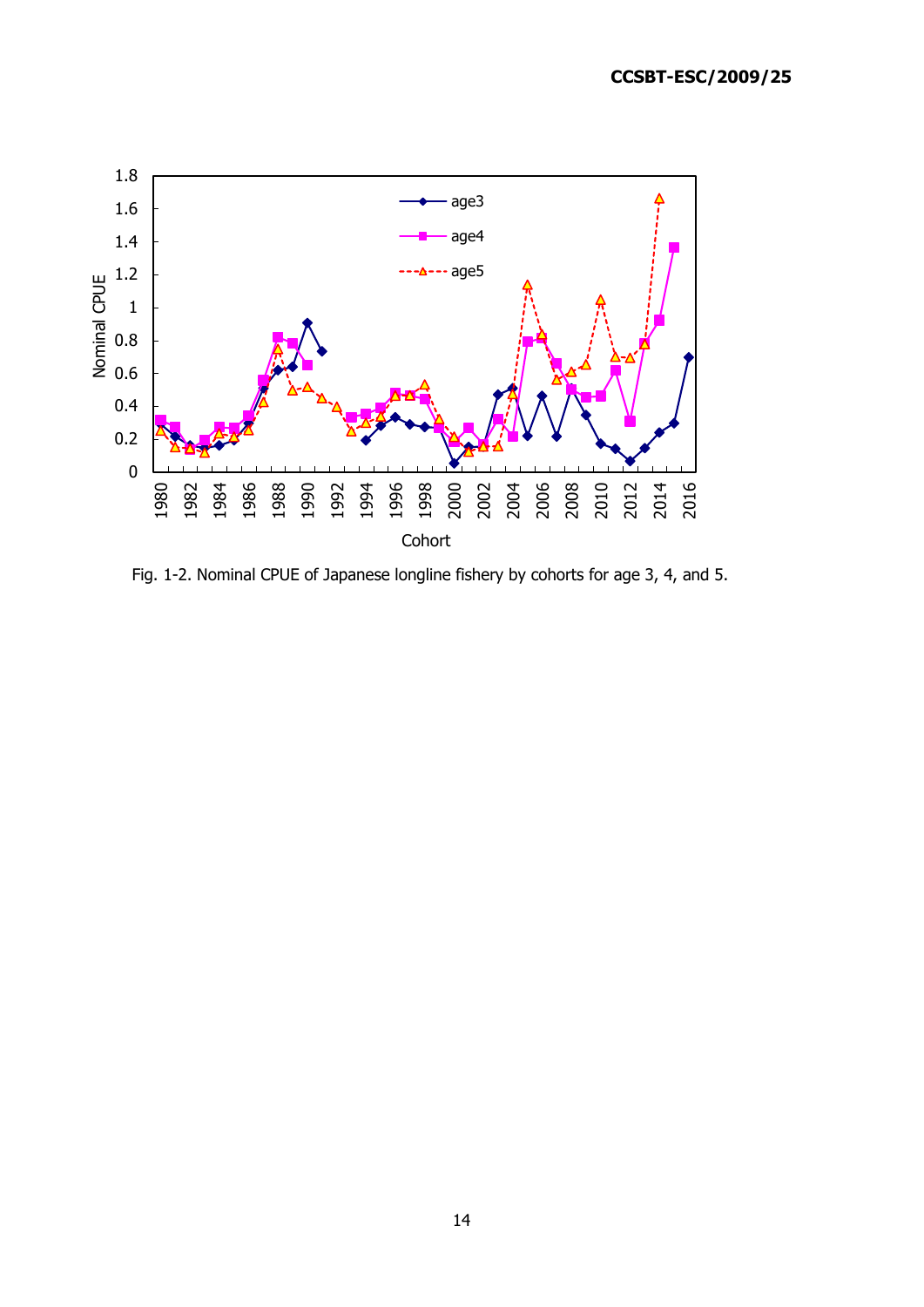**CCSBT-ESC/2009/25**



Fig. 1-3. Nominal CPUE of Japanese longline fishery by cohorts in log-scale.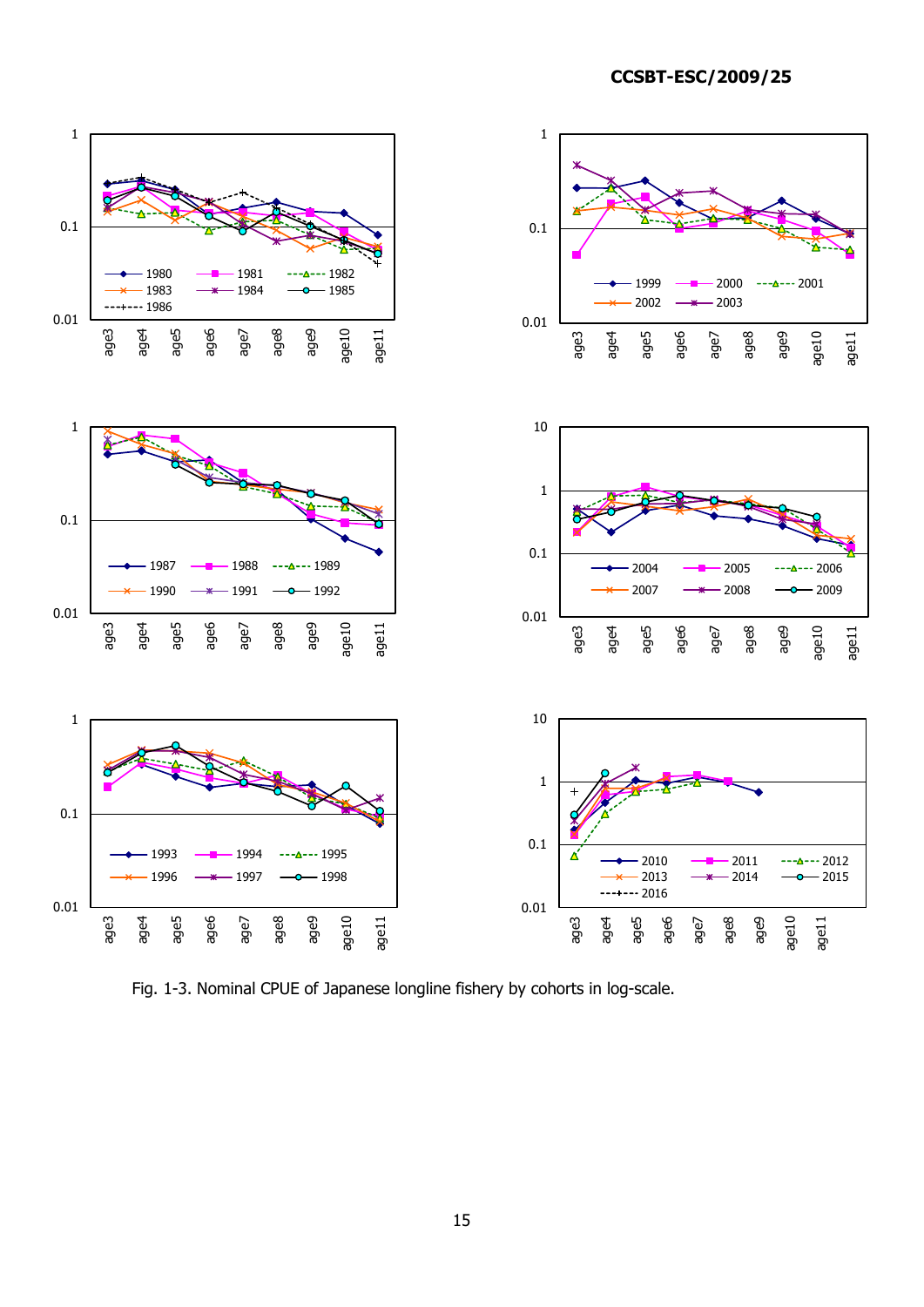

Fig. 1-4. Age composition of nominal CPUE of RTMP data for recent five years by month and areas.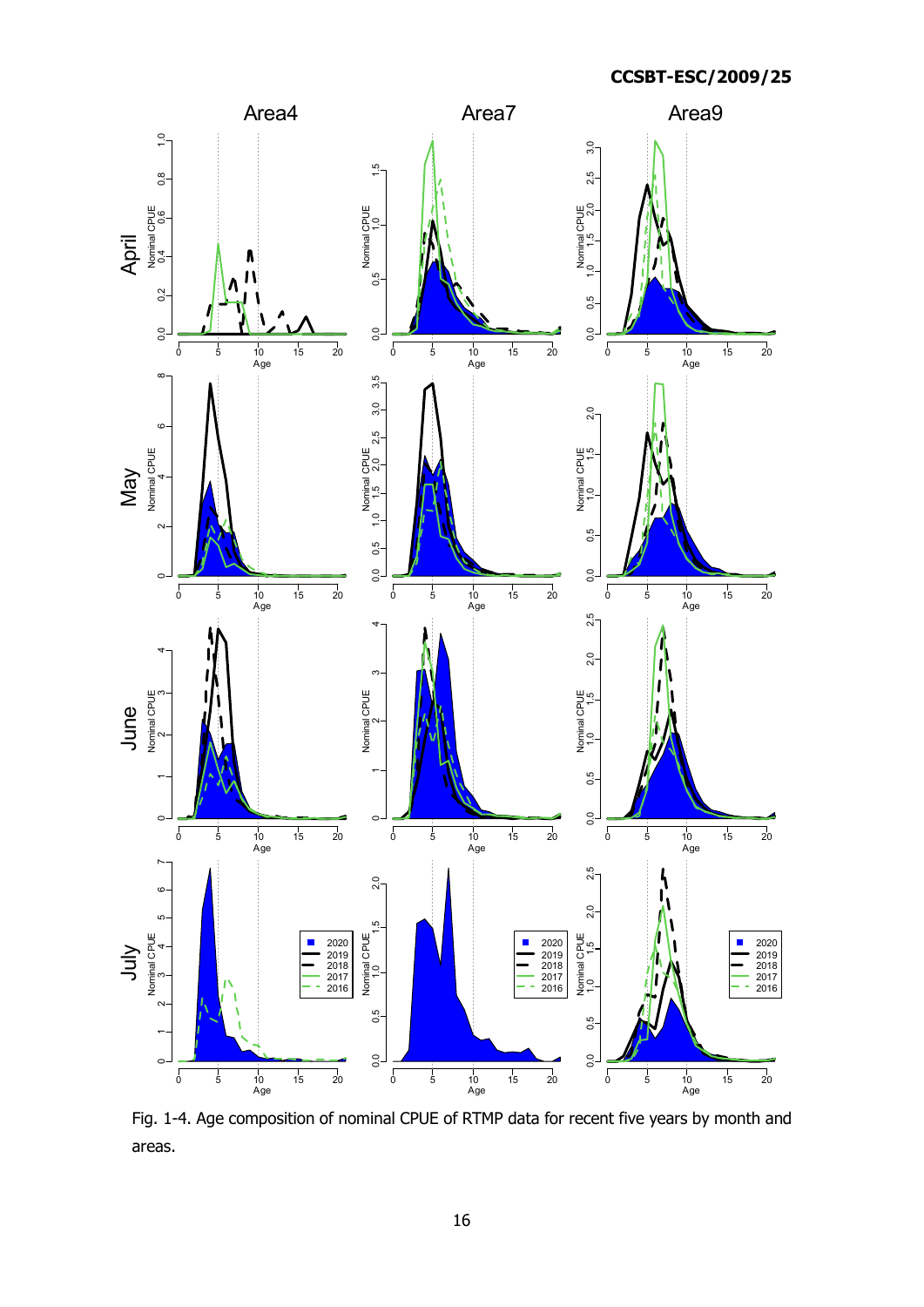

Fig. 1-4 (cont'd). Age composition of nominal CPUE of RTMP data for recent four years by month and areas.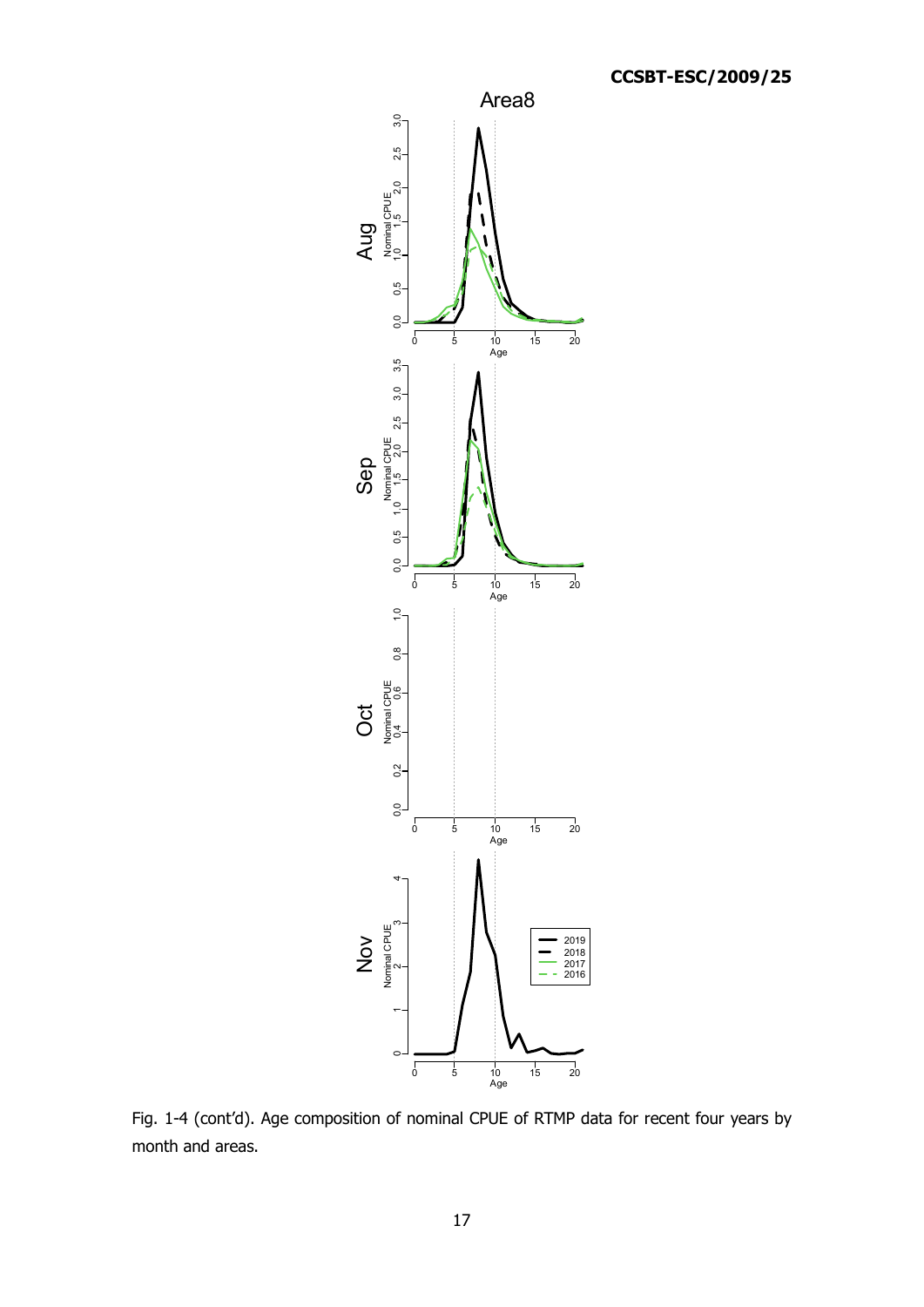







Fig. 1-5. Trends of normalized w0.5 (B-ratio proxy) and w0.8 (Geostat proxy) abundance indices. The standardization model used was the same as that of Nishida and Tsuji (1998).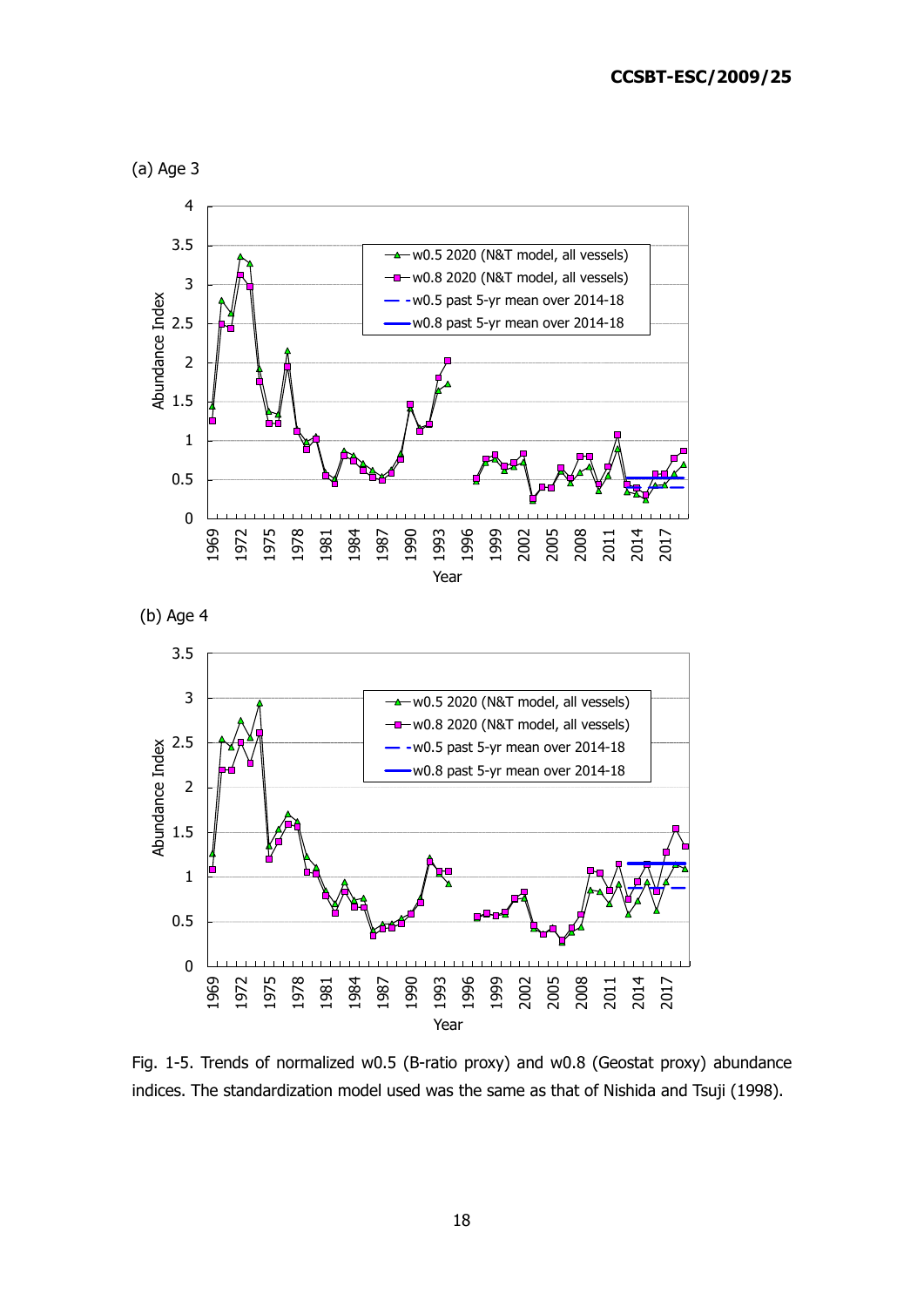



(d) Age 6&7



Fig. 1-5. Trends of normalized w0.5 (B-ratio proxy) and w0.8 (Geostat proxy) abundance indices. The standardization model used was the same as that of Nishida and Tsuji (1998). (cont'd)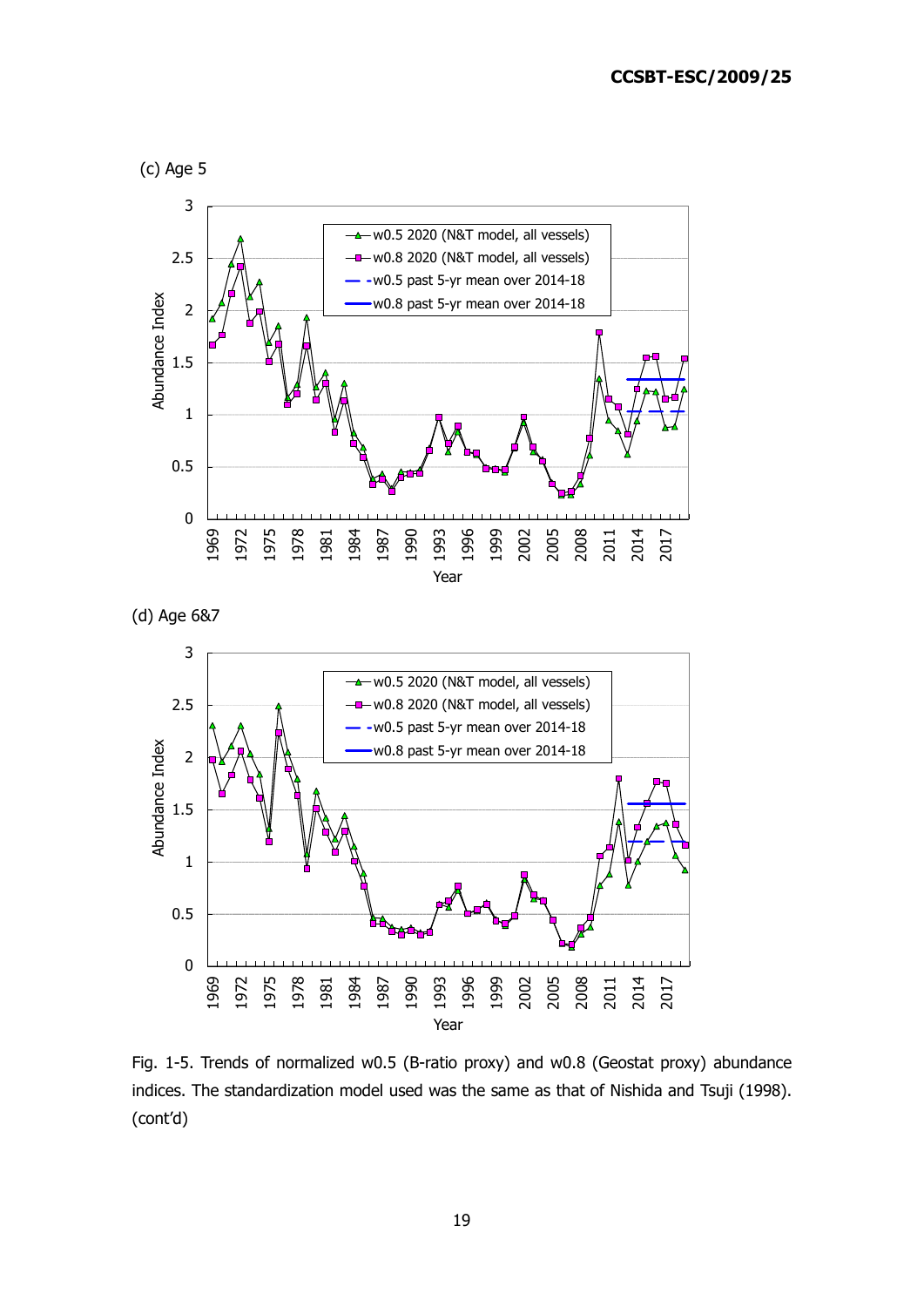



(f) Age 12+



Fig. 1-5. Trends of normalized w0.5 (B-ratio proxy) and w0.8 (Geostat proxy) abundance indices. The standardization model used was the same as that of Nishida and Tsuji (1998). (cont'd)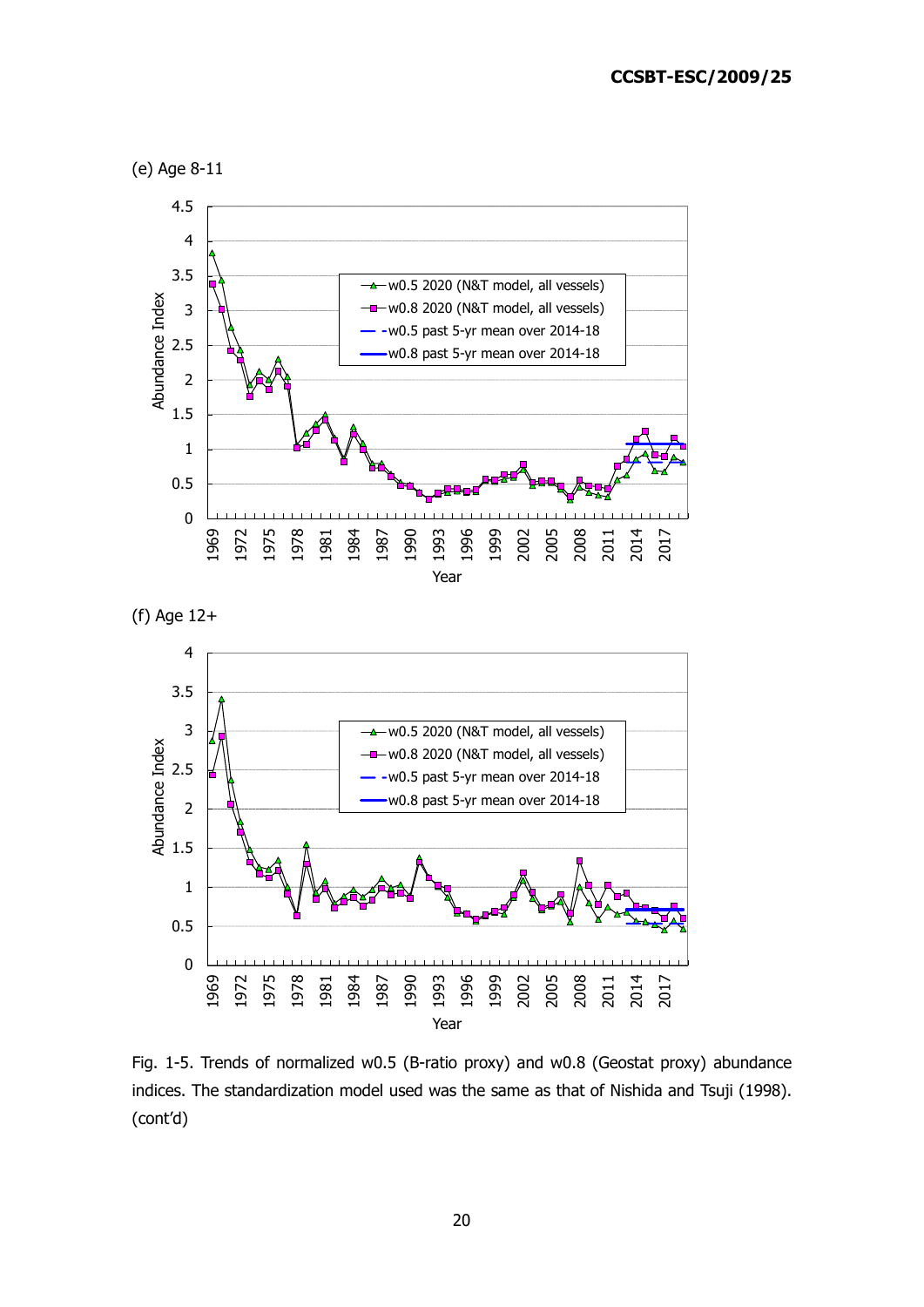Age 4+ Indices - W0.5



Fig. 1-6. Trends of various abundance indices for age 4+: Base model (Base) with core vessel data (Core); Reduced Base model with Core; Base with shot-by-shot Core; Base without area 7 data; Nishida & Tsuji model with all vessel data; GAM with all vessel data. GAM series was plotted together with w0.8 series as overall levels of these indices are similar.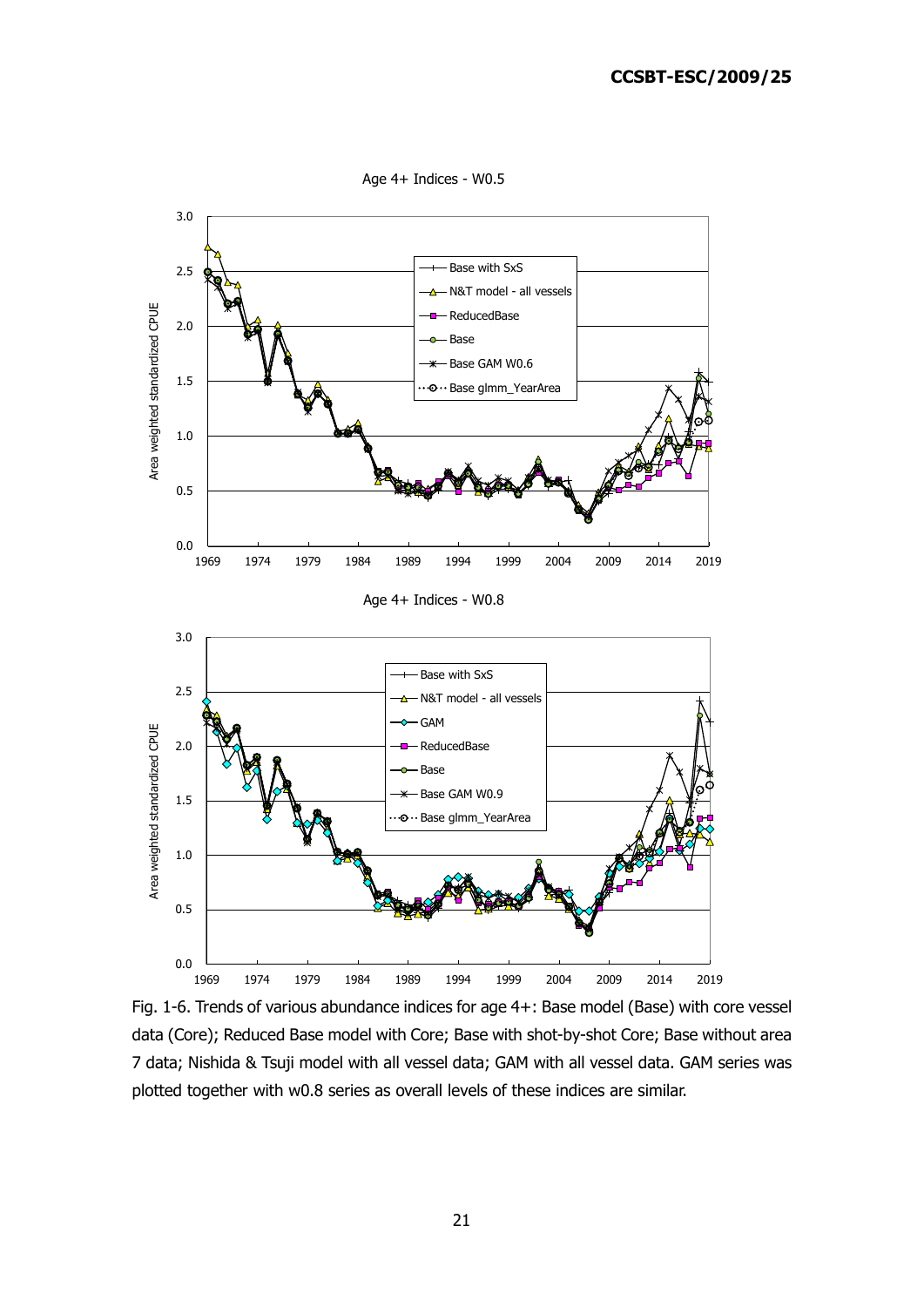

Fig. 1-7. Trend of normalized "ST Windows" index for age 4+ fish by the new calculation method.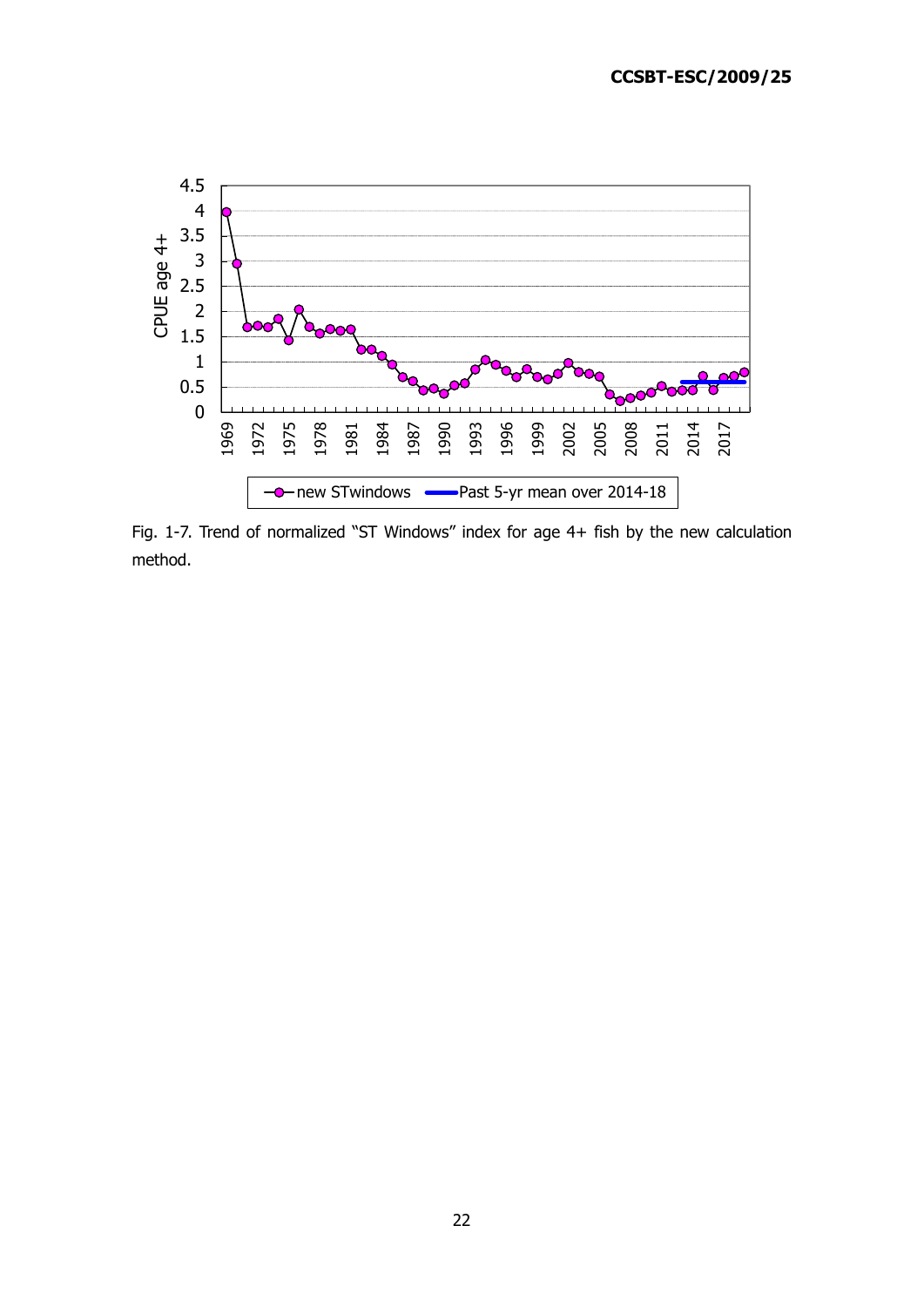

Fig. 1-8. Comparison of CPUE index trends between Korean longline CPUE (lognormal and clustering standardization approaches) and Japanese core vessels longline CPUE.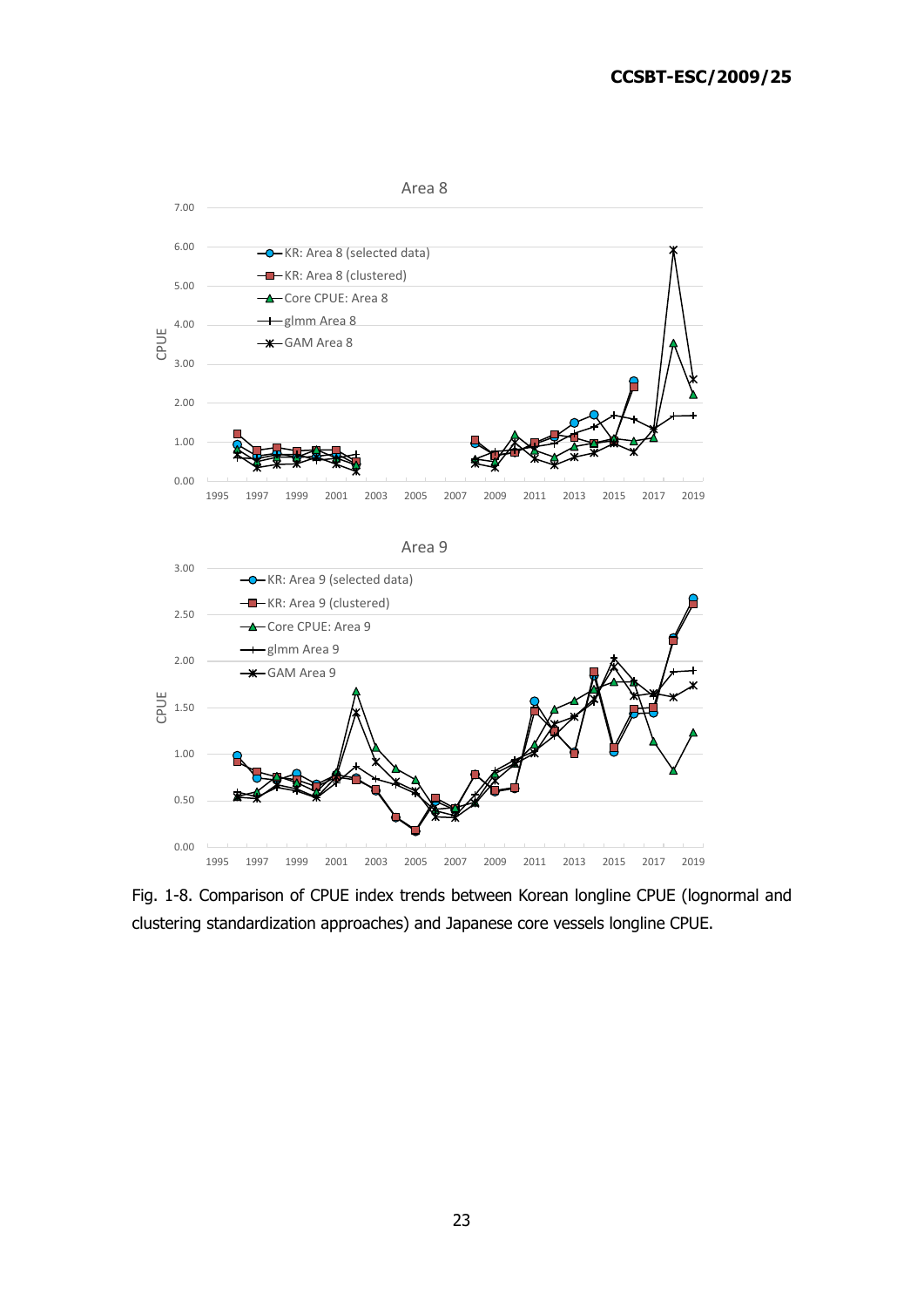

Fig. 2-1 Catch (in weight) per effort for Australia purse seine fishery.

Age Composition of Aus. Catch



Fig. 2-2 Changes in the age composition of Australia purse seine catches.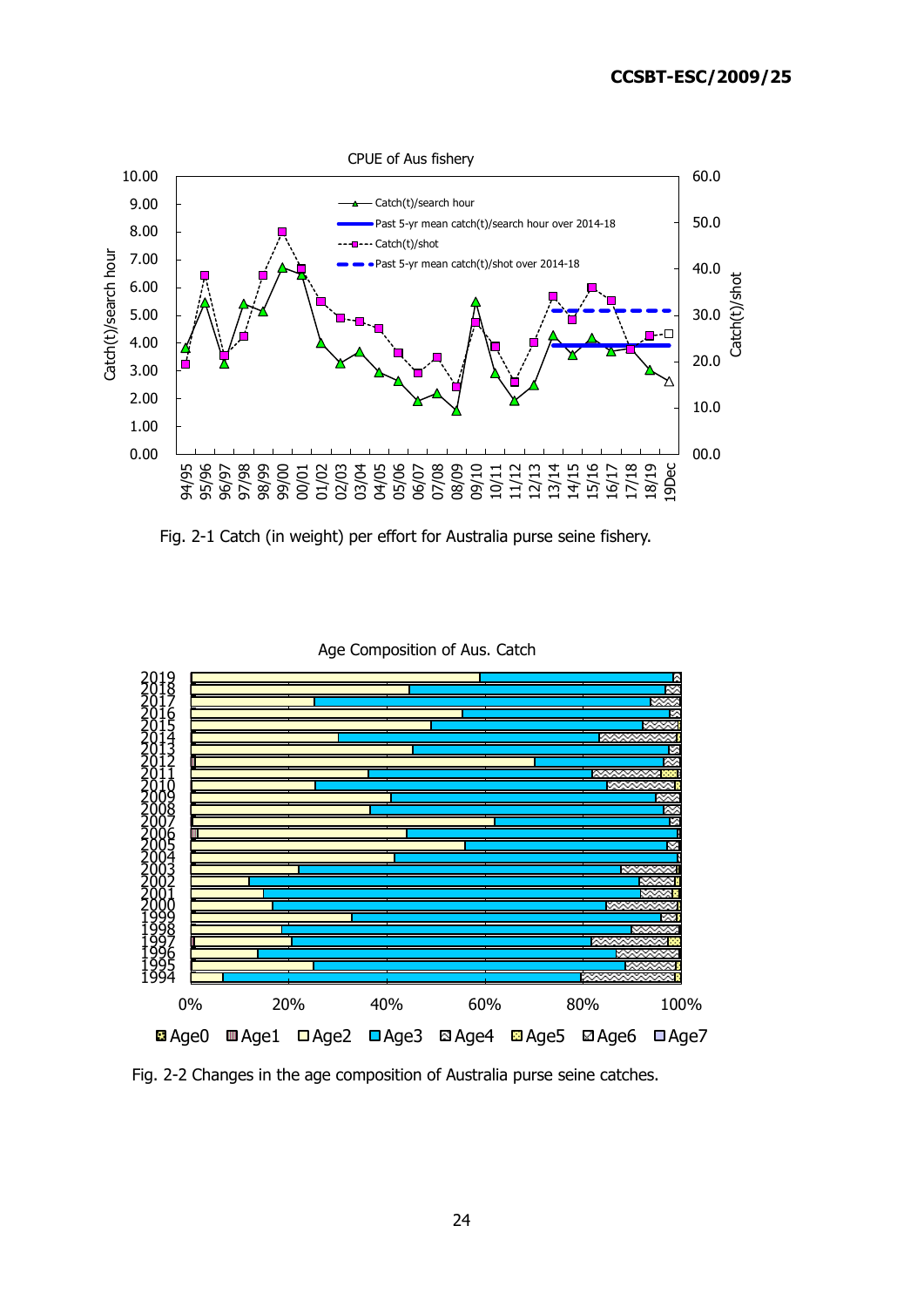

Fig. 2-3 Change in aerial survey index in the Great Australian Bight. Vertical bars indicate 90% confidence intervals.



Fig. 3-1. Trends of various trolling catch index for age 1 SBT in the Western Australia. The previously reported trolling indices were indicated by dotted lines with symbols (Only the bootstrap estimates of median were plotted). "TRG" represents the standardized grid-type trolling index and vertical lines of each point indicate the bootstrap estimates of 90% confidence intervals.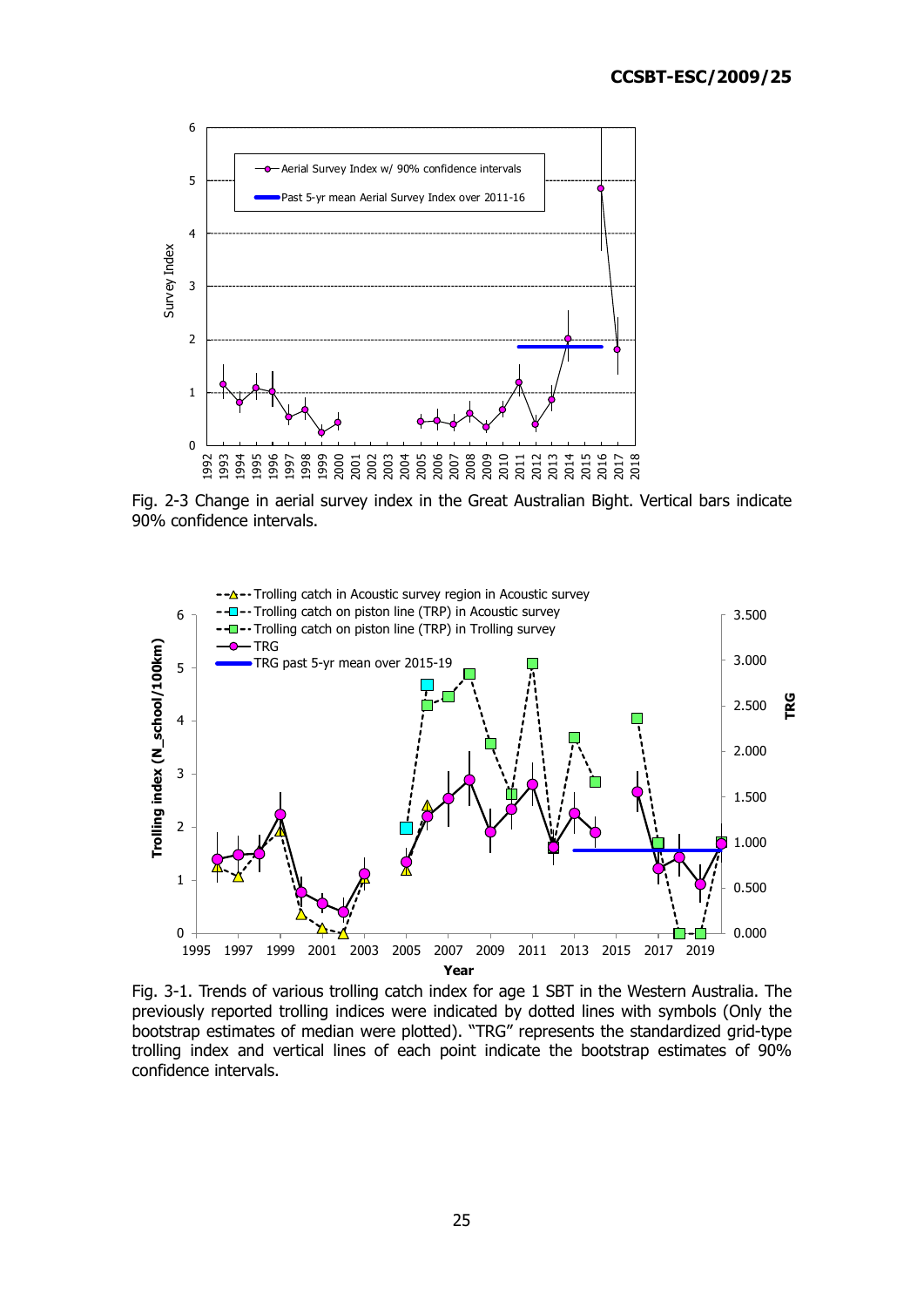

Fig. 4-1. Trends of Indonesian catches with proportion of two age groups occurrences.